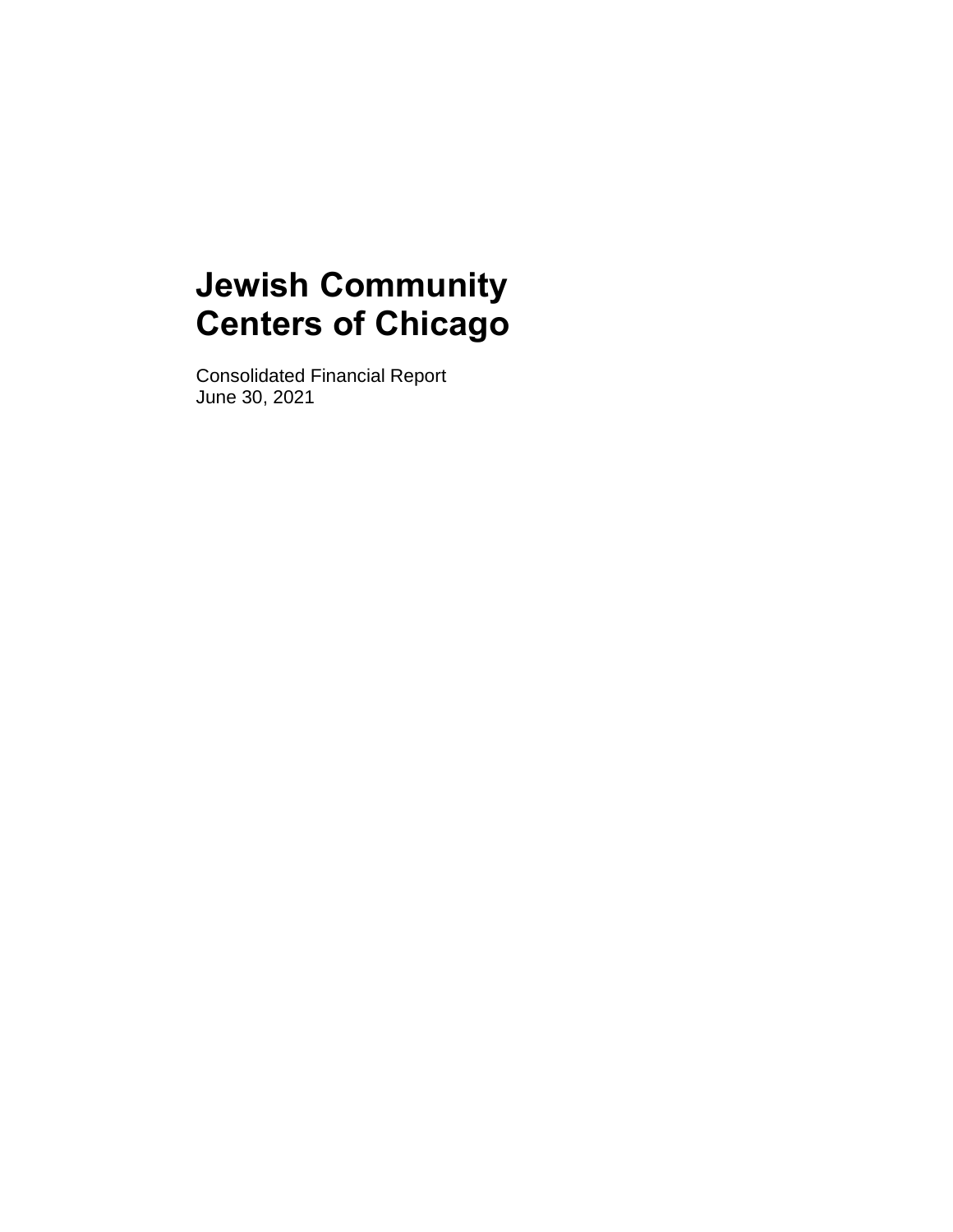## **Contents**

| Independent auditor's report                   |          |
|------------------------------------------------|----------|
| <b>Financial statements</b>                    |          |
| Consolidated statements of financial position  | $2 - 3$  |
| Consolidated statements of activities          | $4 - 5$  |
| Consolidated statements of functional expenses | $6 - 7$  |
| Consolidated statements of cash flows          | 8        |
| Notes to consolidated financial statements     | $9 - 28$ |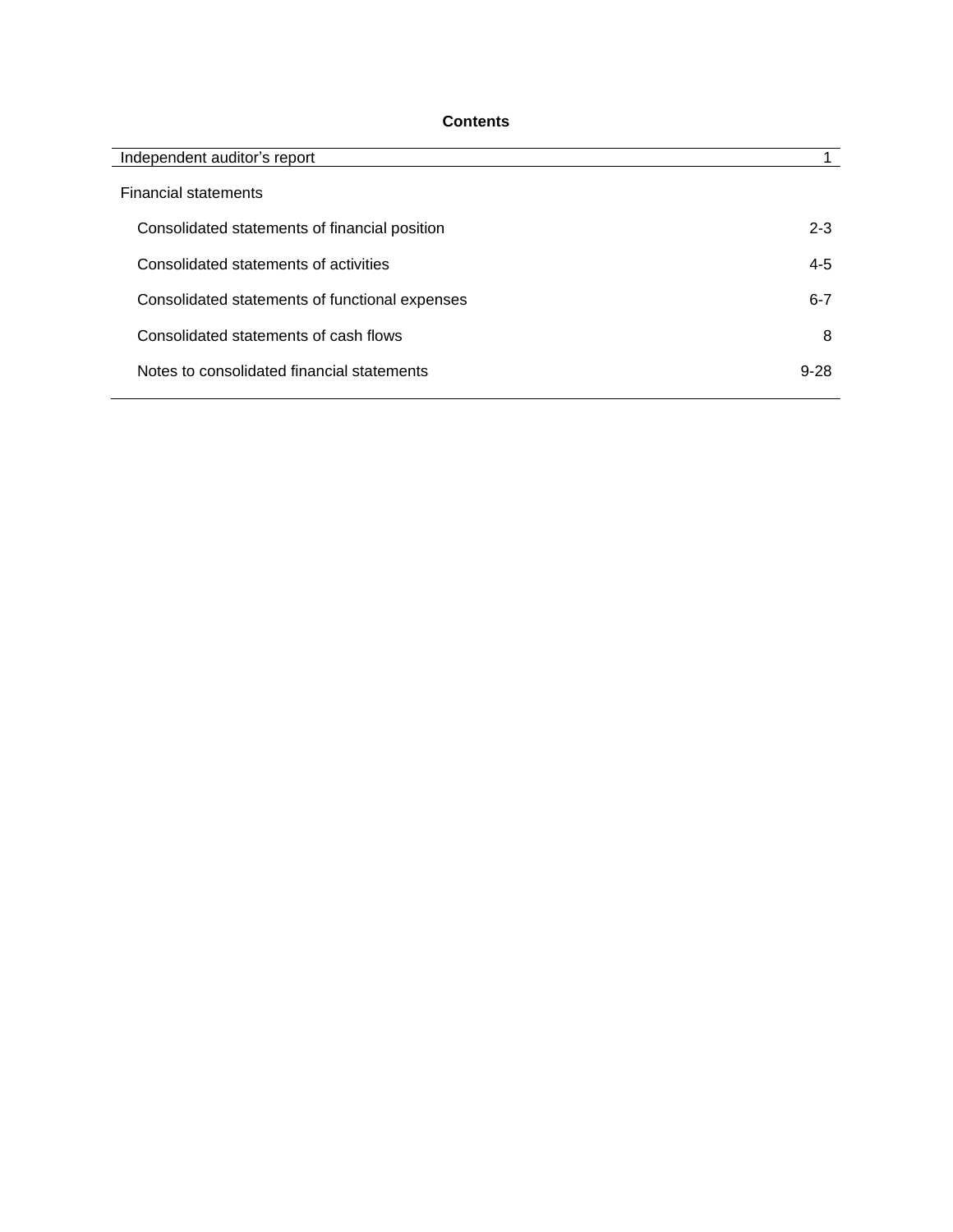

#### **Independent Auditor's Report**

**RSM US LLP** 

Board of Directors Jewish Community Centers of Chicago

#### **Report on the Consolidated Financial Statements**

We have audited the accompanying consolidated financial statements of Jewish Community Centers of Chicago, which comprise the consolidated statements of financial position as of June 30, 2021 and 2020, the related consolidated statements of activities, functional expenses and cash flows for the years then ended, and the related notes to the consolidated financial statements (collectively, the financial statements).

#### **Management's Responsibility for the Financial Statements**

Management is responsible for the preparation and fair presentation of these financial statements in accordance with accounting principles generally accepted in the United States of America; this includes the design, implementation, and maintenance of internal control relevant to the preparation and fair presentation of financial statements that are free from material misstatement, whether due to fraud or error.

#### **Auditor's Responsibility**

Our responsibility is to express an opinion on these financial statements based on our audits. We conducted our audits in accordance with auditing standards generally accepted in the United States of America. Those standards require that we plan and perform the audit to obtain reasonable assurance about whether the financial statements are free of material misstatement.

An audit involves performing procedures to obtain audit evidence about the amounts and disclosures in the financial statements. The procedures selected depend on the auditor's judgment, including the assessment of the risks of material misstatement of the financial statements, whether due to fraud or error. In making those risk assessments, the auditor considers internal control relevant to the entity's preparation and fair presentation of the financial statements in order to design audit procedures that are appropriate in the circumstances, but not for the purpose of expressing an opinion on the effectiveness of the entity's internal control. Accordingly, we express no such opinion. An audit also includes evaluating the appropriateness of accounting policies used and the reasonableness of significant accounting estimates made by management, as well as evaluating the overall presentation of the financial statements.

We believe that the audit evidence we have obtained is sufficient and appropriate to provide a basis for our audit opinion.

#### **Opinion**

In our opinion, the financial statements referred to above present fairly, in all material respects, the financial position of Jewish Community Centers of Chicago as of June 30, 2021 and 2020, and the changes in its net assets and its cash flows for the years then ended in accordance with accounting principles generally accepted in the United States of America.

RSM US LLP

Chicago, Illinois April 14, 2022

THE POWER OF BEING UNDERSTOOD AUDIT | TAX | CONSULTING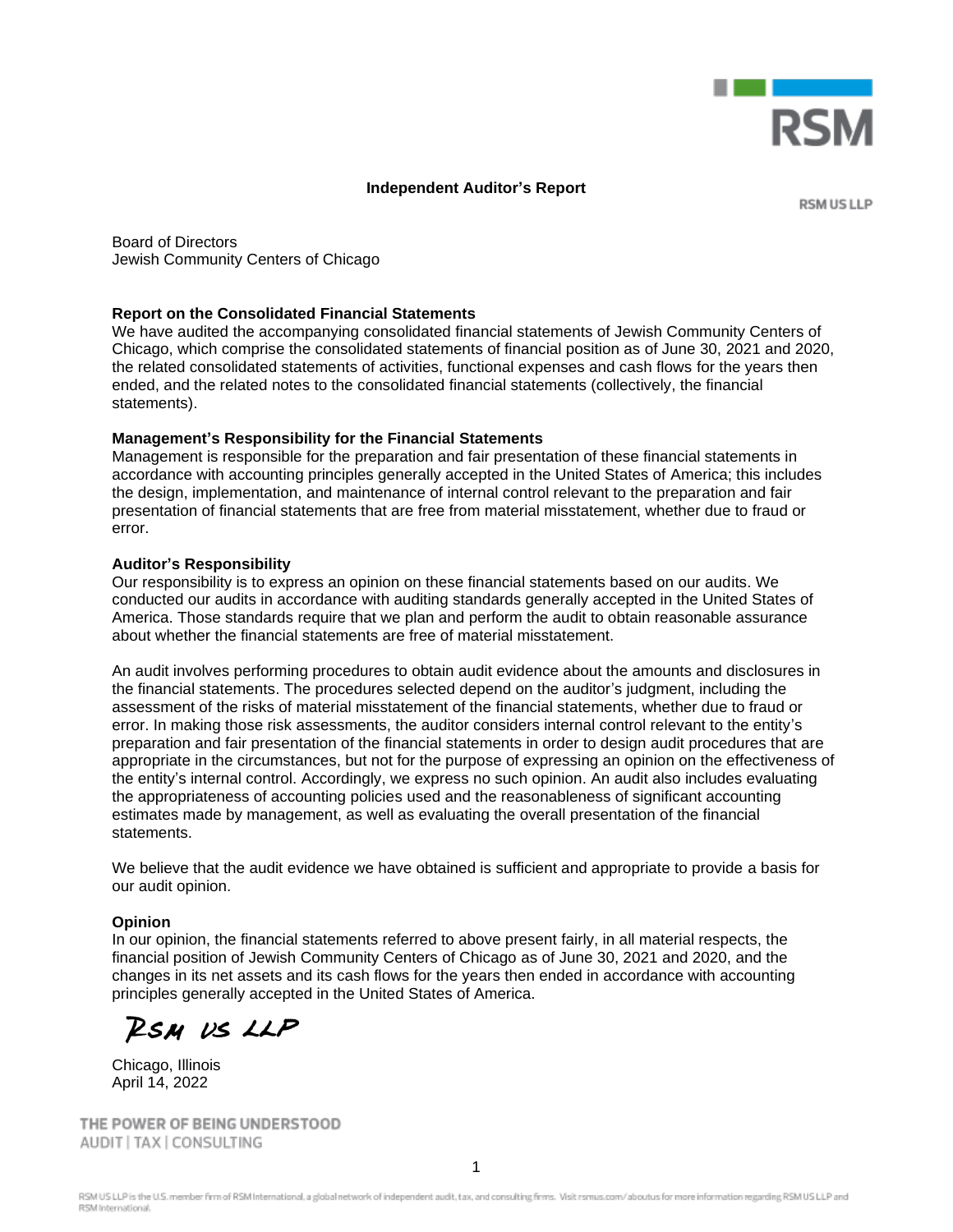## **Consolidated Statements of Financial Position June 30, 2021 and 2020**

|                                                 | 2021            | 2020             |
|-------------------------------------------------|-----------------|------------------|
| <b>Assets</b>                                   |                 |                  |
| Current assets:                                 |                 |                  |
| Cash and cash equivalents                       | \$<br>8,725,030 | \$<br>1,284,653  |
| Restricted cash                                 | 710,853         | 710,410          |
| Accounts receivable, net                        | 797,687         | 518,179          |
| Current portion of pledges receivable, net      | 1,384,018       | 889,235          |
| Due from affiliated organizations               | 470,393         | 849,204          |
| Prepaid expenses                                | 780,720         | 565,159          |
| Short-term investments                          | 1,000           | 1,000            |
| <b>Total current assets</b>                     | 12,869,701      | 4,817,840        |
| Noncurrent assets:                              |                 |                  |
| Cash surrender value of life insurance policies | 229,887         | 180,149          |
| Pledges receivable, net                         | 1,717,025       | 663,066          |
| Prepaid rent                                    | 1,147,377       | 1,239,028        |
| Investments                                     | 6,089,210       | 9,120,372        |
| <b>Endowment Foundation investments</b>         | 7,072,546       | 5,983,617        |
| Property and equipment, net                     | 10,061,886      | 9,361,327        |
| Replacement reserves                            | 99,759          | 93,379           |
| <b>Total noncurrent assets</b>                  | 26,417,690      | 26,640,938       |
| <b>Total assets</b>                             | 39,287,391      | \$<br>31,458,778 |
|                                                 |                 |                  |

(Continued)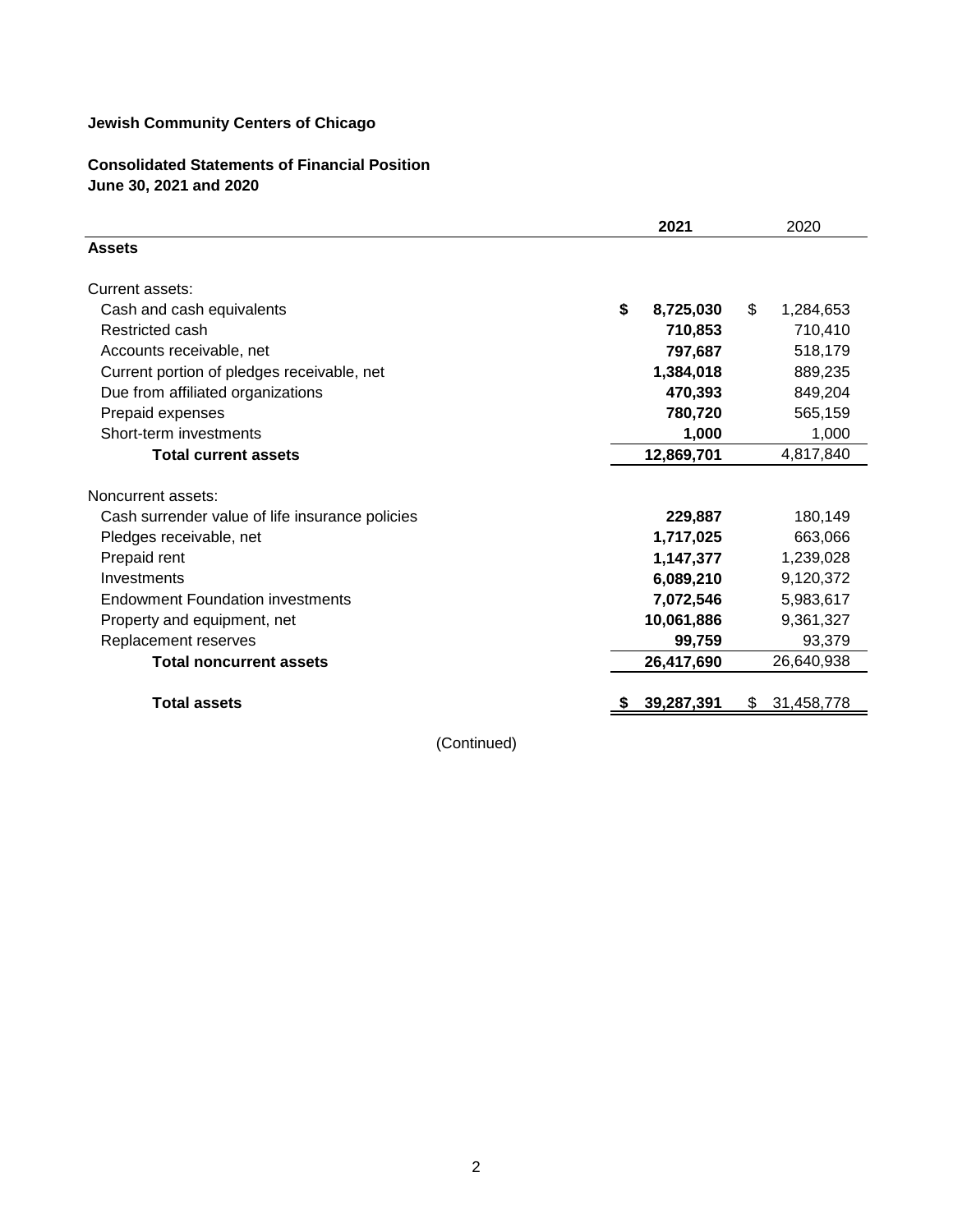## **Consolidated Statements of Financial Position (Continued) June 30, 2021 and 2020**

| <b>Liabilities and Net Assets</b>                                     |             |
|-----------------------------------------------------------------------|-------------|
|                                                                       |             |
|                                                                       |             |
| Current liabilities:                                                  |             |
| \$<br>Current portion of bond and notes payable<br>267,500<br>\$      | 165,000     |
| Current portion of due to JFMC Facilities Corporation<br>213,150      |             |
| Current portion of other obligations<br>24,591                        | 135,010     |
| Accounts payable<br>1,429,307                                         | 6,689,078   |
| Accrued expenses<br>1,199,981                                         | 815,593     |
| Deferred revenue<br>11,422,168                                        | 3,763,078   |
| Other liabilities<br>396,929                                          | 336,223     |
| <b>Total current liabilities</b><br>14,953,626                        | 11,903,982  |
| Accrued expenses<br>127,388                                           | 131,584     |
| Other obligations                                                     | 69,018      |
| Paycheck Protection Program loan payable<br>2,000,000                 | 3,259,565   |
| Bond and note payable<br>2,357,500                                    | 2,040,000   |
| Due to JFMC Facilities Corporation<br>2,063,374                       | 2,164,927   |
| <b>Total liabilities</b><br>21,501,888                                | 19,569,076  |
|                                                                       |             |
| Net assets:                                                           |             |
| Without donor restrictions:                                           |             |
| Accumulated operating deficit<br>(3,064,573)                          | (7,870,411) |
| Board-designated for special purposes<br>3,625,487                    | 5,141,787   |
| Board-designated endowment<br>29,617                                  | 25,351      |
| Investment in JCC Endowment Foundation<br>6,049,980                   | 4,810,651   |
| <b>Total without donor restrictions</b><br>6,640,511                  | 2,107,378   |
| With donor restrictions:                                              |             |
| Specific purpose funds<br>4,629,792                                   | 3,642,149   |
| Undistributed income of donor-restricted endowment funds<br>1,020,920 | 589,049     |
| <b>Endowment funds</b><br>4,356,949                                   | 4,341,681   |
| Investment in JCC Endowment Foundation<br>1,137,331                   | 1,209,445   |
| <b>Total with donor restrictions</b><br>11,144,992                    | 9,782,324   |
|                                                                       |             |
| <b>Total net assets</b><br>17,785,503                                 | 11,889,702  |
| <b>Total liabilities and net assets</b><br>\$<br>39,287,391<br>\$     | 31,458,778  |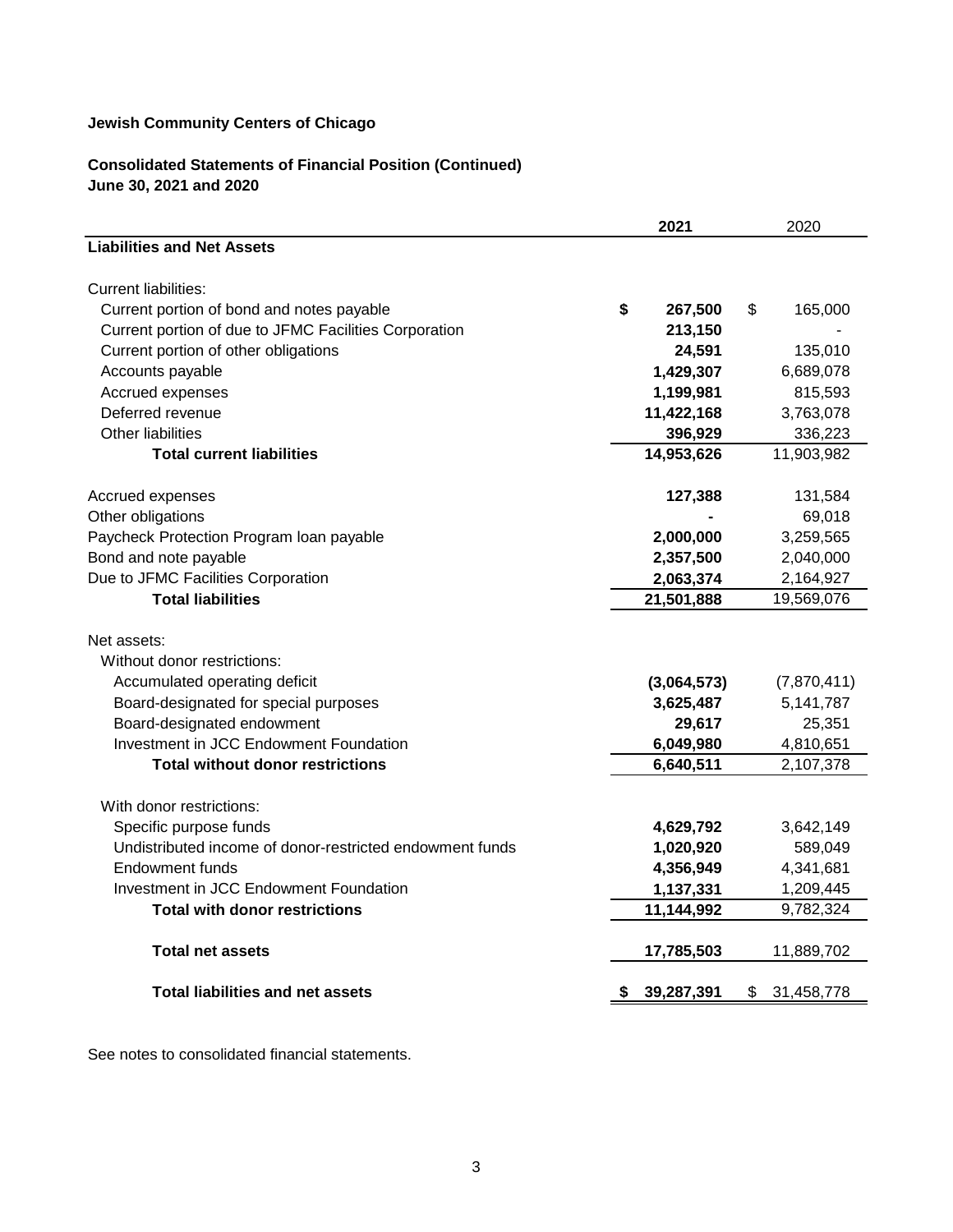## **Consolidated Statements of Activities Years Ended June 30, 2021 and 2020**

|                                                             | 2021 |                           |    |                           |    |            |      | 2020                      |                           |                          |    |            |  |
|-------------------------------------------------------------|------|---------------------------|----|---------------------------|----|------------|------|---------------------------|---------------------------|--------------------------|----|------------|--|
|                                                             |      | Without                   |    | With                      |    |            |      | Without                   |                           | With                     |    |            |  |
|                                                             |      | <b>Donor Restrictions</b> |    | <b>Donor Restrictions</b> |    | Total      |      | <b>Donor Restrictions</b> | <b>Donor Restrictions</b> |                          |    | Total      |  |
| Support, revenue and gains:                                 |      |                           |    |                           |    |            |      |                           |                           |                          |    |            |  |
| Direct public support:                                      |      |                           |    |                           |    |            |      |                           |                           |                          |    |            |  |
| Contributions                                               | \$   | 2,971,902                 | \$ | 590,868                   | \$ | 3,562,770  | - \$ | 1,695,347                 | \$                        | 389,784                  | \$ | 2,085,131  |  |
| Grants from private foundations                             |      | 1,008,436                 |    | 1,309,712                 |    | 2,318,148  |      | 928,562                   |                           | 408,596                  |    | 1,337,158  |  |
| Special events:                                             |      |                           |    |                           |    |            |      |                           |                           |                          |    |            |  |
| Gross event revenues                                        |      | 31,673                    |    |                           |    | 31,673     |      | 38,285                    |                           |                          |    | 38,285     |  |
| Less direct expenses                                        |      | (948)                     |    |                           |    | (948)      |      | (33, 738)                 |                           |                          |    | (33, 738)  |  |
| Net special events                                          |      | 30,725                    |    | $\omega$                  |    | 30,725     |      | 4,547                     |                           | $\mathbf{r}$             |    | 4,547      |  |
| Total direct public support                                 |      | 4,011,063                 |    | 1,900,580                 |    | 5,911,643  |      | 2,628,456                 |                           | 798,380                  |    | 3,426,836  |  |
| Indirect public support:                                    |      |                           |    |                           |    |            |      |                           |                           |                          |    |            |  |
| Support from Jewish Federation of Metropolitan Chicago:     |      |                           |    |                           |    |            |      |                           |                           |                          |    |            |  |
| Allocations                                                 |      | 6,606,184                 |    |                           |    | 6,606,184  |      | 6,606,181                 |                           |                          |    | 6,606,181  |  |
| Other                                                       |      | 3,063,661                 |    | 314,850                   |    | 3,378,511  |      | 1,290,428                 |                           | 598,359                  |    | 1,888,787  |  |
| Total indirect public support                               |      | 9.669.845                 |    | 314,850                   |    | 9,984,695  |      | 7,896,609                 |                           | 598,359                  |    | 8,494,968  |  |
| Program service revenue:                                    |      |                           |    |                           |    |            |      |                           |                           |                          |    |            |  |
| Fees and grants from government agencies                    |      | 1,647,427                 |    | 3,500                     |    | 1,650,927  |      | 41,132                    |                           |                          |    | 41,132     |  |
| Revenue directly related to program services:               |      |                           |    |                           |    |            |      |                           |                           |                          |    |            |  |
| Program service fees                                        |      | 13,693,257                |    |                           |    | 13,693,257 |      | 24,790,318                |                           |                          |    | 24,790,318 |  |
| Membership dues-individuals                                 |      | 326,113                   |    |                           |    | 326,113    |      | 701,942                   |                           |                          |    | 701,942    |  |
| Services to other organizations                             |      |                           |    |                           |    |            |      | 18,600                    |                           |                          |    | 18,600     |  |
| Inventory sales                                             |      | 134,687                   |    |                           |    | 134,687    |      | 43,667                    |                           |                          |    | 43,667     |  |
| Cost of inventory sold                                      |      | (22,010)                  |    | $\sim$                    |    | (22,010)   |      | (83, 569)                 |                           | $\overline{\phantom{a}}$ |    | (83, 569)  |  |
| Total program service revenue                               |      | 15,779,474                |    | 3,500                     |    | 15,782,974 |      | 25,512,090                |                           | $\blacksquare$           |    | 25,512,090 |  |
| Other revenue:                                              |      |                           |    |                           |    |            |      |                           |                           |                          |    |            |  |
| Investment (loss) income, net                               |      | (12, 566)                 |    | (10, 183)                 |    | (22, 749)  |      | (4,735)                   |                           | (2, 226)                 |    | (6,961)    |  |
| Net gains on investments                                    |      | 2,468,851                 |    | 713,187                   |    | 3,182,038  |      | 503,141                   |                           | 168,751                  |    | 671,892    |  |
| Gain on forgiveness of Paycheck Protection Program Ioan     |      | 3,259,565                 |    | $\sim$                    |    | 3,259,565  |      | $\sim$                    |                           | $\sim$                   |    |            |  |
| Increase in cash surrender value of life insurance policies |      |                           |    | 49,738                    |    | 49,738     |      |                           |                           | 12,669                   |    | 12,669     |  |
| Revenue from other sources                                  |      | 385,934                   |    |                           |    | 385,934    |      | 626,678                   |                           | $\sim$                   |    | 626,678    |  |
| Net assets released from restrictions                       |      | 1,609,004                 |    | (1,609,004)               |    |            |      | 1,305,501                 |                           | (1,305,501)              |    |            |  |
| <b>Total other revenue</b>                                  |      | 7,710,788                 |    | (856, 262)                |    | 6,854,526  |      | 2,430,585                 |                           | (1, 126, 307)            |    | 1,304,278  |  |
| Total support, revenue and gains                            |      | 37,171,170                |    | 1,362,668                 |    | 38,533,838 |      | 38,467,740                |                           | 270,432                  |    | 38,738,172 |  |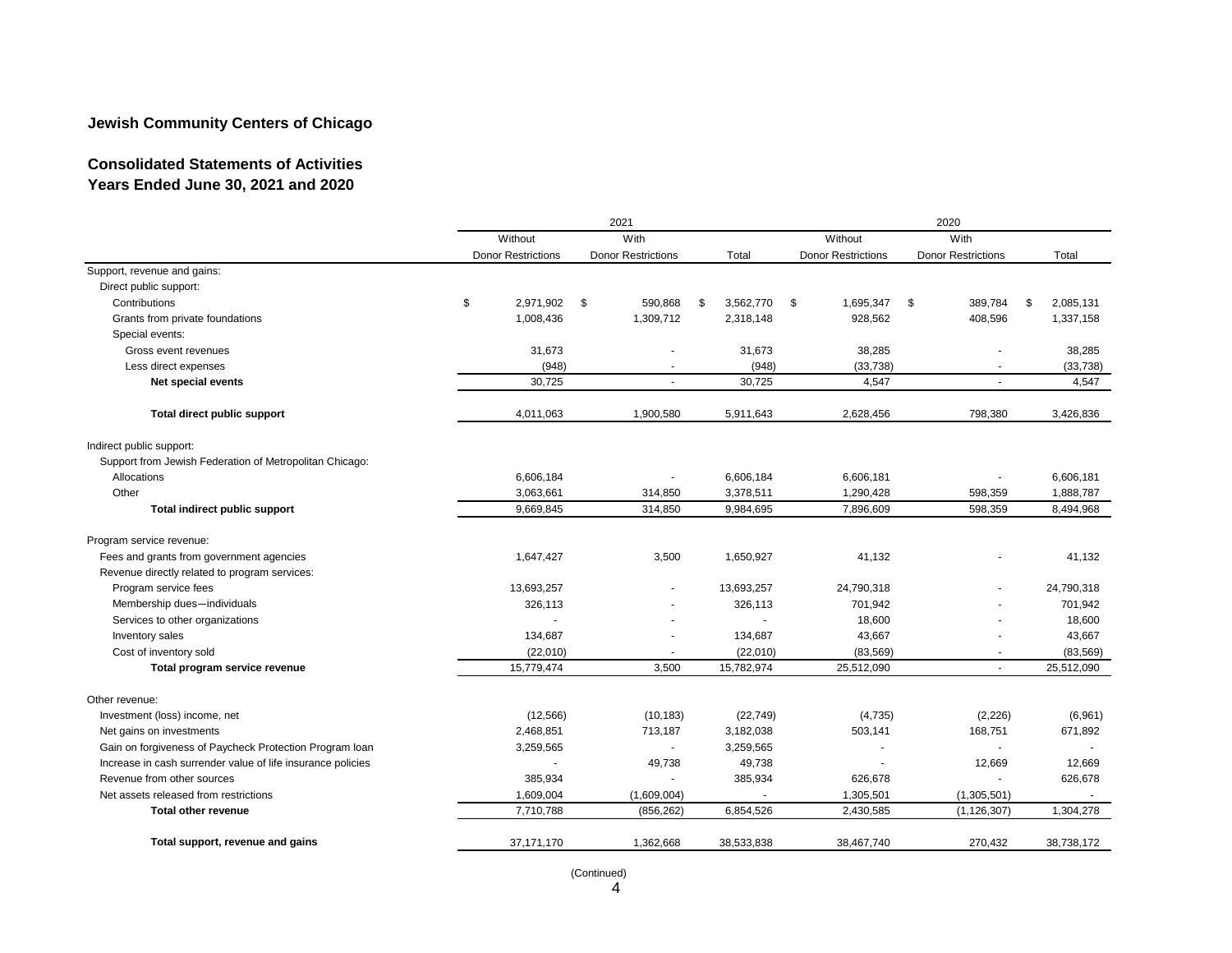## **Consolidated Statements of Activities (Continued) Years Ended June 30, 2021 and 2020**

|                                   |                           | 2021                      | 2020            |                           |                           |                 |  |  |
|-----------------------------------|---------------------------|---------------------------|-----------------|---------------------------|---------------------------|-----------------|--|--|
|                                   | Without                   | With                      |                 | Without                   | With                      |                 |  |  |
|                                   | <b>Donor Restrictions</b> | <b>Donor Restrictions</b> | Total           | <b>Donor Restrictions</b> | <b>Donor Restrictions</b> | Total           |  |  |
| Expenses:                         |                           |                           |                 |                           |                           |                 |  |  |
| Program services:                 |                           |                           |                 |                           |                           |                 |  |  |
| Early childhood services          | \$<br>11,083,173          | \$<br>$\sim$              | 11,083,173<br>S | \$<br>9,973,661           | \$<br>$\blacksquare$      | \$<br>9,973,661 |  |  |
| Day camping                       | 4,962,880                 | ۰                         | 4,962,880       | 6,788,098                 |                           | 6,788,098       |  |  |
| Resident camping                  | 1,953,677                 | $\blacksquare$            | 1,953,677       | 4,355,420                 | $\overline{\phantom{a}}$  | 4,355,420       |  |  |
| Teen and family engagement        | 354,779                   | ۰                         | 354,779         | 744,050                   |                           | 744,050         |  |  |
| J at School                       | 1,663,515                 | ۰                         | 1,663,515       | 4,210,189                 |                           | 4,210,189       |  |  |
| Recreation and wellness           | 1,663,977                 | $\blacksquare$            | 1,663,977       | 2,323,181                 | $\overline{\phantom{a}}$  | 2,323,181       |  |  |
| Adult services                    | 578,327                   | $\overline{\phantom{a}}$  | 578,327         | 815,871                   | ٠                         | 815,871         |  |  |
| At risk individuals and families  | 2,327,304                 | ٠                         | 2,327,304       | 2,044,360                 | ٠                         | 2,044,360       |  |  |
| Other services                    | 656,763                   | ٠                         | 656,763         | 1,451,794                 | $\overline{\phantom{a}}$  | 1,451,794       |  |  |
| Total program service expenses    | 25,244,395                | ۰                         | 25,244,395      | 32,706,624                | ٠                         | 32,706,624      |  |  |
| Supporting services:              |                           |                           |                 |                           |                           |                 |  |  |
| Management and general            | 6,707,261                 | ٠                         | 6,707,261       | 6,918,623                 |                           | 6,918,623       |  |  |
| Fundraising                       | 686,381                   |                           | 686,381         | 734,444                   |                           | 734,444         |  |  |
| Total supporting service expenses | 7,393,642                 | ٠                         | 7,393,642       | 7,653,067                 | ä,                        | 7,653,067       |  |  |
| <b>Total expenses</b>             | 32,638,037                |                           | 32,638,037      | 40,359,691                |                           | 40,359,691      |  |  |
| Change in net assets              | 4,533,133                 | 1,362,668                 | 5,895,801       | (1,891,951)               | 270,432                   | (1,621,519)     |  |  |
| Net assets, beginning of year     | 2,107,378                 | 9,782,324                 | 11,889,702      | 3,999,329                 | 13,511,221<br>9,511,892   |                 |  |  |
| Net assets, end of year           | \$<br>6,640,511           | 11,144,992<br>\$          | \$ 17,785,503   | 2,107,378<br>S.           | \$<br>9,782,324           | \$ 11,889,702   |  |  |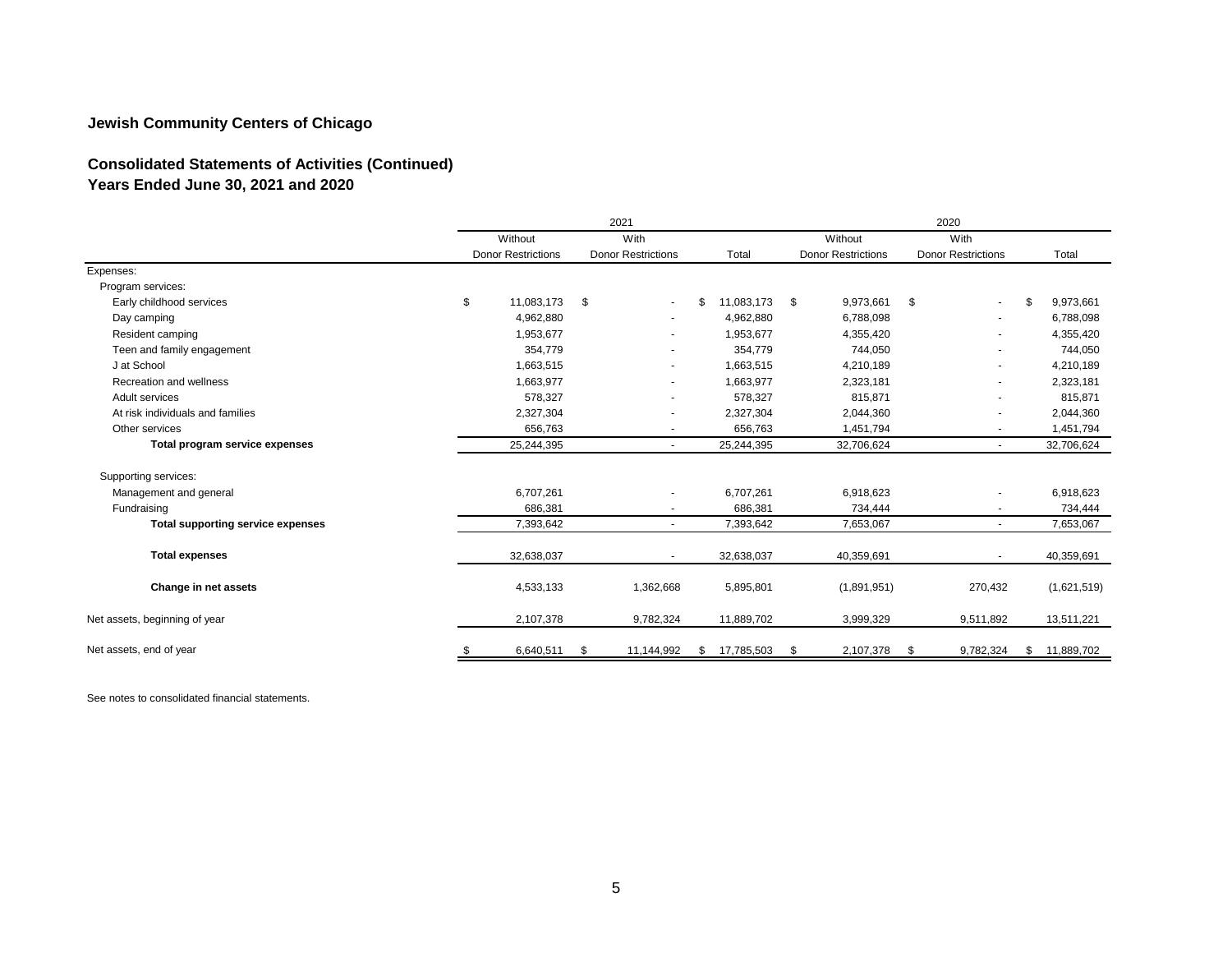## **Consolidated Statement of Functional Expenses For the Year Ended June 30, 2021**

|                                                | <b>Program Services</b>  |                          |             |                          |                          |                          |                |                          |                          |                          |                          |                          |               |
|------------------------------------------------|--------------------------|--------------------------|-------------|--------------------------|--------------------------|--------------------------|----------------|--------------------------|--------------------------|--------------------------|--------------------------|--------------------------|---------------|
|                                                | Early                    |                          |             | Teen and                 |                          |                          |                | At Risk                  |                          |                          | Management               |                          |               |
|                                                | Childhood                | Day                      | Resident    | Family                   | J at                     | Recreation               | Adult          | Individuals              | Other                    |                          | and                      |                          | Grand         |
|                                                | Services                 | Camping                  | Camping     | Engagement               | School                   | and Wellness             | Services       | and Families             | Services                 | Total                    | General                  | Fundraising              | Total         |
| Assistance to at risk individuals and families |                          | \$                       | \$          | \$.                      | $\mathfrak{L}$           | \$                       | \$             | \$<br>748,125            | S.                       | 748,125<br>- \$          | \$                       | $\mathfrak{L}$           | 748,125<br>\$ |
| Salaries and wages                             | 4,986,792                | 1,855,982                | 678,540     | 164,244                  | 1,082,668                | 48,573                   | 221,855        | 635,385                  | 230,809                  | 9,904,848                | 3,160,317                | 223,485                  | 13,288,650    |
| Pension plan expenses                          | 171,446                  | 45,400                   | 44,748      | 20,866                   | 108,805                  |                          | 20,214         | 29,096                   | 44,748                   | 485,323                  | 188,853                  | 25,186                   | 699,362       |
| Fringe benefits                                | 489,772                  | 94,201                   | 91,770      | 25,760                   | (25, 677)                | $\overline{\phantom{a}}$ | 33,563         | 99,610                   | 20,900                   | 829,899                  | 557,809                  | 34,348                   | 1,422,056     |
| Payroll taxes                                  | 503,742                  | 154,124                  | 59,617      | 17,249                   | 112,038                  | 5,063                    | 23,729         | 65,248                   | 24,794                   | 965,604                  | 299,293                  | 22,505                   | 1,287,402     |
| Professional and contract services             | 461,543                  | 287.883                  | 145,981     | 11.680                   | 70,534                   | 175,723                  | 15,802         | 49.106                   | 33,613                   | 1,251,865                | 488,372                  | 15,418                   | 1,755,655     |
| Marketing                                      | 107,956                  | 109,853                  | 95,062      | 108                      | 4,003                    | 5,296                    | 15,731         | 6,219                    | 131                      | 344,359                  | 18,009                   | 52,959                   | 415,327       |
| Office expenses                                | 7,437                    | 7,611                    | 4,537       | 416                      | 872                      | 3,235                    | 599            | 9,522                    | 375                      | 34,604                   | 114,087                  | 13,056                   | 161,747       |
| Information technology                         | 134,236                  | 19,282                   | 14,780      | 8,480                    | 63,353                   | 15,422                   | 8,244          | 103,755                  | 13,026                   | 380,578                  | 623,892                  | 7,974                    | 1,012,444     |
| Occupancy                                      | 2,873,476                | 1,502,044                | 326,531     | 65,306                   | 130,613                  | 848,981                  | 65,306         | 413,556                  | 195,919                  | 6,421,732                | 457,144                  | 65,306                   | 6,944,182     |
| Staff transportation                           | 1,228                    | 4,134                    | 2,975       | 5,470                    | 406                      | 525                      | 352            | 494                      | 45                       | 15,629                   | 3,001                    | 171                      | 18,801        |
| Conferences and meetings                       | 24,412                   | 11,220                   | 5,130       | 345                      | 2,332                    | 86                       | 68             | 1,200                    | 125                      | 44,918                   | 6,746                    | 507                      | 52,171        |
| Financing expenses                             | 17,252                   | 9,018                    | 1,960       | 392                      | 784                      | 8,998                    | 392            | $\overline{\phantom{a}}$ | 1,176                    | 39,972                   | 69,892                   | 392                      | 110,256       |
| National association dues                      | $\overline{\phantom{a}}$ |                          |             | $\overline{\phantom{a}}$ | $\overline{\phantom{a}}$ |                          |                | $\overline{\phantom{a}}$ | $\overline{\phantom{a}}$ | $\overline{\phantom{a}}$ | 1,575                    | $\overline{\phantom{a}}$ | 1,575         |
| Depreciation and amortization                  | 441,106                  | 220,662                  | 162,674     | 8,852                    | 25,631                   | 241,298                  | 9,086          | 2,750                    | 51,781                   | 1,163,840                | 155,129                  | 9,287                    | 1,328,256     |
| Insurance                                      | 125,156                  | 37,481                   | 13,565      | 4,502                    | 61,794                   | 16,293                   | 9,758          | 28,411                   | 7,507                    | 304,467                  | 152,451                  | 5,005                    | 461,923       |
| Program food and supplies                      | 554,823                  | 266,169                  | 210,451     | 17,131                   | 1,048                    | 14,017                   | 115,877        | 108,115                  | 24,724                   | 1,312,355                | (11, 323)                | 284                      | 1,301,316     |
| Contractual labor                              | 6,722                    | 100,402                  | 26,480      | 1.434                    | 3,324                    | 242,237                  | 20,440         | 22,831                   | (1,400)                  | 422,470                  | 448                      | ٠                        | 422,918       |
| Trips and outside facility fees                | 116                      | 15,501                   | 1,916       | $\overline{\phantom{a}}$ | $\overline{\phantom{a}}$ |                          | 7,416          | $\overline{\phantom{a}}$ |                          | 24,949                   |                          |                          | 24,949        |
| Transportation                                 | $\blacksquare$           | 46,413                   | 20,980      | $\overline{\phantom{a}}$ | $\overline{\phantom{a}}$ | $\overline{\phantom{a}}$ | 2,468          | $\overline{\phantom{a}}$ |                          | 69,861                   | $\overline{\phantom{a}}$ | $\overline{\phantom{a}}$ | 69,861        |
| Staff expenses                                 | 12,126                   | 20,635                   | 1,697       | 33                       | 235                      | 40                       | 100            | 3,524                    | $\overline{1}$           | 38,391                   | 22,226                   | 11,258                   | 71,875        |
| Security                                       | 34,219                   | 21,102                   | 8,779       | 231                      | 4.899                    | 2,051                    | 436            | 13,336                   | 281                      | 85,334                   | 38,072                   | 69,157                   | 192,563       |
| <b>Employee recruiting</b>                     | 26,540                   | 36,639                   | 7,113       | 297                      | 7,001                    | 1,151                    | 96             | 377                      | 631                      | 79,845                   | 19,847                   | 836                      | 100,528       |
| Equipment and vehicles                         | 22,433                   | 37,783                   | 11,508      | 248                      | 615                      | 5,200                    | 248            | 515                      | 976                      | 79,526                   | 8,099                    | 248                      | 87,873        |
| Licenses and dues                              | 1,862                    | 12,323                   | 4,983       | $\overline{2}$           | 5                        | 5,703                    | $\overline{2}$ | 275                      | 1,402                    | 26,557                   | 3,886                    | $\overline{2}$           | 30,445        |
| Banking and merchant services fees             | 14,779                   | 7,725                    | 1,841       | 336                      | 672                      | 5,921                    | 5,038          | $\overline{\phantom{a}}$ | 1,008                    | 37,320                   | 296,838                  | 2,174                    | 336,332       |
| Bad debt expense                               | 2,327                    | 755                      | (81)        | $\overline{\phantom{a}}$ | 1,667                    |                          |                |                          |                          | 4,668                    | $\blacksquare$           | 62,010                   | 66,678        |
| Sales taxes                                    | 37                       | $\overline{\phantom{a}}$ | 213         | ٠                        |                          |                          |                |                          |                          | 250                      | 817                      |                          | 1,067         |
| Life insurance policy premiums                 |                          |                          |             |                          |                          |                          |                |                          |                          | $\overline{\phantom{a}}$ | 2,000                    | $\overline{\phantom{a}}$ | 2,000         |
| Other operating expenses                       | 61.635                   | 38,538                   | 9,927       | 1,397                    | 5,893                    | 18,164                   | 1,507          | (14, 146)                | 4,191                    | 127,106                  | 29,781                   | 64,813                   | 221,700       |
|                                                | \$11,083,173             | \$4,962,880              | \$1,953,677 | \$ 354,779               | \$1,663,515              | \$1,663,977              | \$578,327      | \$2,327,304              | 656,763<br>\$            | \$25,244,395             | \$6,707,261              | \$686.381                | \$32,638,037  |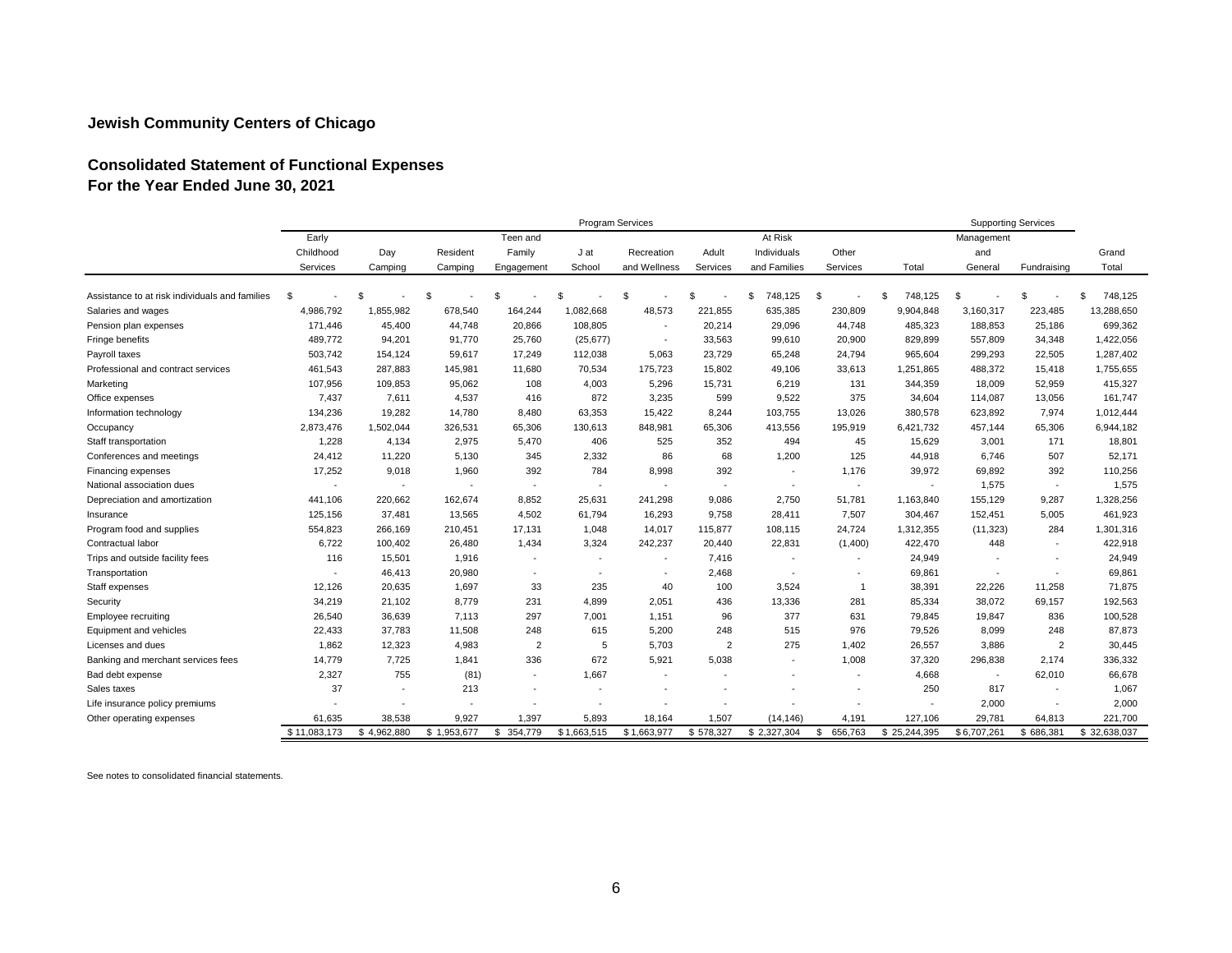## **Consolidated Statement of Functional Expenses For the Year Ended June 30, 2020**

|                                                | <b>Program Services</b>  |                          |                          |                          |                          |                          |                          |                          |             |                           |                          |                          |               |
|------------------------------------------------|--------------------------|--------------------------|--------------------------|--------------------------|--------------------------|--------------------------|--------------------------|--------------------------|-------------|---------------------------|--------------------------|--------------------------|---------------|
|                                                | Early                    |                          |                          | Teen and                 |                          |                          |                          | At Risk                  |             |                           | Management               |                          |               |
|                                                | Childhood                | Day                      | Resident                 | Family                   | J at                     | Recreation               | Adult                    | Individuals              | Other       |                           | and                      |                          | Grand         |
|                                                | Services                 | Camping                  | Camping                  | Engagement               | School                   | and Wellness             | Services                 | and Families             | Services    | Total                     | General                  | Fundraising              | Total         |
| Assistance to at risk individuals and families | -96                      | $\mathfrak{s}$           | $\mathfrak{L}$           | \$.                      | \$                       | \$.                      | \$                       | \$<br>328,059            | S.          | $\mathfrak{L}$<br>328.059 | $\mathfrak{s}$           | $\mathfrak{R}$           | 328,059<br>\$ |
| Salaries and wages                             | 4,620,136                | 2,108,108                | 1,128,526                | 307,654                  | 2,625,498                | 184,748                  | 204,544                  | 669,499                  | 456,622     | 12,305,335                | 3,504,375                | 268,128                  | 16,077,838    |
| Pension plan expenses                          | 164,777                  | 56,727                   | 91,640                   | 23,988                   | 74,844                   | 10,907                   | 15,998                   | 33,427                   | 66,184      | 538,492                   | 175,235                  | 15,994                   | 729,721       |
| Fringe benefits                                | 437,475                  | 93,729                   | 80,226                   | 45,861                   | 103,768                  | (40)                     | 30,152                   | 104,274                  | 38,919      | 934,364                   | 639,567                  | 48,439                   | 1,622,370     |
| Payroll taxes                                  | 481,038                  | 186,338                  | 99,066                   | 32,243                   | 275,880                  | 22,860                   | 22,462                   | 58,155                   | 53,435      | 1,231,477                 | 329,278                  | 28,103                   | 1,588,858     |
| Professional and contract services             | 354,226                  | 257,818                  | 337,444                  | 18.354                   | 114,281                  | 187,622                  | 13,490                   | 42.946                   | 89,948      | 1,416,129                 | 461,931                  | 86,231                   | 1,964,291     |
| Marketing                                      | 107,157                  | 185,716                  | 76,202                   | 9.894                    | 24,052                   | 22,892                   | 86,471                   | 12,795                   | 11,710      | 536,889                   | 1,081                    | 23,769                   | 561,739       |
| Office expenses                                | 6,352                    | 5,906                    | 7,567                    | 1,251                    | 1,976                    | 1,372                    | 2,146                    | 9,061                    | 1,020       | 36,651                    | 138,268                  | 10,437                   | 185,356       |
| Information technology                         | 66,371                   | 55,680                   | 34,529                   | 6,987                    | 32,759                   | 25,728                   | 4,439                    | 51,837                   | 15,464      | 293,794                   | 691,580                  | 6,059                    | 991,433       |
| Occupancy                                      | 2,519,477                | 1,410,761                | 671,490                  | 95,445                   | 105,105                  | 698,128                  | 31,072                   | 408,853                  | 332,969     | 6,273,300                 | 515,882                  | 46,608                   | 6,835,790     |
| Staff transportation                           | 7,068                    | 3,691                    | 11,069                   | 26.105                   | 7,095                    | 1,308                    | 3,218                    | 1,509                    | 2,848       | 63,911                    | 22,275                   | 1,696                    | 87,882        |
| Conferences and meetings                       | 36,039                   | 27,636                   | 14,191                   | 395                      | 21,864                   | 1,064                    | 398                      | 2,839                    | 2,606       | 107,032                   | 61,668                   | 2,580                    | 171,280       |
| Financing expenses                             | 30,312                   | 16,973                   | 8,079                    | 1,148                    | 1,265                    | 17,265                   | 374                      | $\overline{\phantom{a}}$ | 4,006       | 79,422                    | 38,736                   | 561                      | 118,719       |
| National association dues                      | $\overline{\phantom{a}}$ | $\overline{\phantom{a}}$ | $\overline{\phantom{a}}$ | $\overline{\phantom{a}}$ | $\overline{\phantom{a}}$ |                          | $\overline{\phantom{a}}$ | $\overline{\phantom{a}}$ |             | $\blacksquare$            | 66,600                   | $\overline{\phantom{a}}$ | 66,600        |
| Depreciation and amortization                  | 373,962                  | 201,223                  | 219,624                  | 12,182                   | 23,846                   | 222,322                  | 4,200                    | 2,750                    | 71,664      | 1,131,773                 | 196,113                  | 7,377                    | 1,335,263     |
| Insurance                                      | 72,489                   | 51,362                   | 45,337                   | 6,557                    | 40,079                   | 21,680                   | 10,596                   | 14,218                   | 9,358       | 271,676                   | 60,898                   | 2,969                    | 335,543       |
| Program food and supplies                      | 408,323                  | 546,426                  | 585,314                  | 112,020                  | 28,976                   | 37,161                   | 144,548                  | 255,738                  | 199,884     | 2,318,390                 | (49, 280)                | 31,650                   | 2,300,760     |
| Contractual labor                              | 90,263                   | 561,116                  | 197,000                  | 5,172                    | 545,664                  | 803,190                  | 50,618                   | 21,159                   | 14,003      | 2,288,185                 | 2,405                    | 2,575                    | 2,293,165     |
| Trips and outside facility fees                | 2,103                    | 86.093                   | 166,073                  | 4.881                    | 534                      | 101                      | 113,830                  | $\overline{\phantom{a}}$ | 36,329      | 409,944                   | $\overline{\phantom{a}}$ | $\overline{\phantom{a}}$ | 409,944       |
| Transportation                                 | 328                      | 589,463                  | 311,685                  | 27,423                   | $\blacksquare$           | $\overline{\phantom{a}}$ | 68,978                   | 300                      | 17,592      | 1,015,769                 | 81                       | $\sim$                   | 1,015,850     |
| Staff expenses                                 | 27,568                   | 35,010                   | 11,616                   | 1,522                    | 17,318                   | 7,004                    | 1,321                    | 745                      | 3,269       | 105,373                   | 21,758                   | 2,121                    | 129,252       |
| Security                                       | 33,824                   | 74,198                   | 63,413                   | 3.177                    | 40,869                   | 4,852                    | 5,927                    | 23,880                   | 7,043       | 257,183                   | 1,776                    | 28,812                   | 287,771       |
| Employee recruiting                            | 11,323                   | 9,752                    | 12,834                   | 500                      | 27,531                   | 2,069                    | 59                       | 367                      | 3,146       | 67,581                    | 18,321                   | 556                      | 86,458        |
| Equipment and vehicles                         | 16,979                   | 31,837                   | 43,960                   | 199                      | 219                      | 4,423                    | 65                       | 1,681                    | 1.699       | 101,062                   | 3,571                    | 97                       | 104,730       |
| Licenses and dues                              | 4,274                    | 2,852                    | 12,358                   | 3                        | $\overline{A}$           | 8,920                    | $\mathbf 1$              | $\overline{\phantom{a}}$ | 1,821       | 30,233                    | 10,730                   | $\overline{2}$           | 40,965        |
| Banking and merchant services fees             | 39,007                   | 169,504                  | 115,987                  | 165                      | 17,535                   | 26,821                   | 504                      | $\overline{\phantom{a}}$ | 1,770       | 371,293                   | 43,286                   | 6,619                    | 421,198       |
| Bad debt expense                               | 23,973                   | 2,350                    | (33)                     | (489)                    | 77,350                   | 68                       |                          |                          |             | 103,219                   | 1,398                    | 82,308                   | 186,925       |
| Sales taxes                                    |                          |                          | 279                      | $\sim$                   |                          | 377                      |                          | $\overline{\phantom{a}}$ | 790         | 1,446                     |                          |                          | 1,446         |
| Life insurance policy premiums                 |                          |                          |                          | ٠                        |                          |                          |                          |                          |             | $\overline{\phantom{a}}$  | 2,000                    |                          | 2,000         |
| Other operating expenses                       | 38.817                   | 17.829                   | 9.944                    | 1,413                    | 1,877                    | 10,339                   | 460                      | 268                      | 7,695       | 88.642                    | (40, 910)                | 30.753                   | 78,485        |
|                                                | 9,973,661                | \$6.788.098              | \$4,355,420              | \$744.050                | \$4,210,189              | \$2,323,181              | \$815,871                | \$2,044,360              | \$1.451.794 | \$32,706,624              | \$6,918,623              | \$734,444                | \$40,359,691  |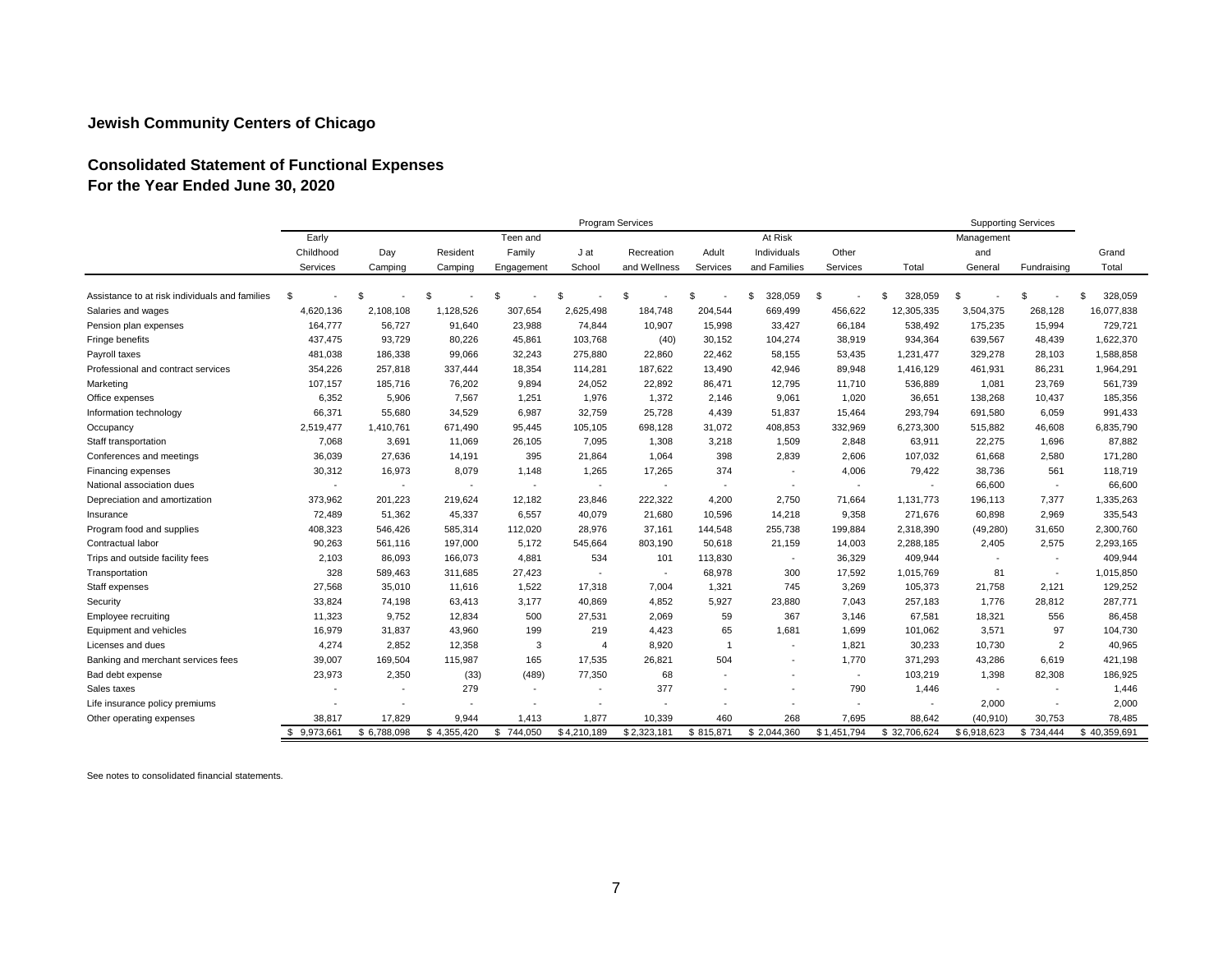## **Consolidated Statements of Cash Flows Years Ended June 30, 2021 and 2020**

|                                                                                 |    | 2021           | 2020              |
|---------------------------------------------------------------------------------|----|----------------|-------------------|
| Cash flows from operating activities:                                           |    |                |                   |
| Change in net assets                                                            | \$ | 5,895,801      | \$<br>(1,621,519) |
| Adjustments to reconcile change in net assets to net cash provided by (used in) |    |                |                   |
| operating activities:                                                           |    |                |                   |
| Depreciation and amortization                                                   |    | 1,328,256      | 1,335,263         |
| Loss on disposal of property and equipment                                      |    | 35,608         |                   |
| Increase in cash surrender value of life insurance policies                     |    | (49, 738)      | (12,669)          |
| Gains on investments                                                            |    | (1,553,838)    | (405, 123)        |
| Gains on Endowment Foundation investments                                       |    | (1,402,764)    | (254, 328)        |
| Net unrealized (gain) loss on replacement reserve funds (other assets)          |    | (21, 631)      | 3,451             |
| Interest restricted for reinvestment                                            |    | (443)          | (672)             |
| Contributions intended to be held in perpetuity                                 |    | (5,000)        | (20,000)          |
| Forgiveness of Paycheck Protection Program Ioan                                 |    | (3,259,565)    |                   |
| Changes in:                                                                     |    |                |                   |
| Accounts receivable                                                             |    | (279, 508)     | (72,066)          |
| Pledges receivable                                                              |    | (1,548,742)    | (286, 762)        |
| Replacement reserves                                                            |    | 15,251         | 42,390            |
| Due from affiliated organizations                                               |    | 378,811        | (261, 085)        |
| Prepaid expenses and prepaid rent                                               |    | (123, 910)     | 1,942,111         |
| Accounts payable, accrued expenses and other liabilities                        |    | (4,818,873)    | 5,364,379         |
| Deferred revenue                                                                |    | 7,659,090      | (10,616,514)      |
| Due to JFMC Facilities Corporation                                              |    | 111,597        |                   |
| Net cash provided by (used in) operating activities                             |    | 2,360,402      | (4,863,144)       |
|                                                                                 |    |                |                   |
| Cash flows from investing activities:                                           |    |                |                   |
| Purchases of property and equipment                                             |    | (2,064,423)    | (1,004,343)       |
| Proceeds from sales of investments                                              |    | 4,585,000      | 529,081           |
| Purchases of Endowment Foundation investments                                   |    | (42, 028)      | (380, 814)        |
| Proceeds from sales of Endowment Foundation investments                         |    | 355,863        | 389,573           |
| Net cash provided by (used in) investing activities                             |    | 2,834,412      | (466, 503)        |
| Cash flows from financing activities:                                           |    |                |                   |
| Contributions intended to be held in perpetuity                                 |    | 5,000          | 20,000            |
| Interest restricted for reinvestment                                            |    | 443            | 672               |
| Proceeds from Paycheck Protection Payable Ioan                                  |    | 2,000,000      | 3,259,565         |
| Proceeds from note payable                                                      |    | 585,000        |                   |
| Repayment of bond and note payable                                              |    | (165,000)      | (165,000)         |
| Repayment of JFMC Facilities Corporation debt                                   |    | $\blacksquare$ | (204, 952)        |
| Repayment of other obligations                                                  |    | (179, 437)     | (141, 105)        |
| Net cash provided by financing activities                                       |    | 2,246,006      | 2,769,180         |
|                                                                                 |    |                |                   |
| Increase (decrease) in cash, cash equivalents, and restricted cash              |    | 7,440,820      | (2,560,467)       |
| Cash, cash equivalents, and restricted cash:                                    |    |                |                   |
| Beginning of year                                                               |    | 1,995,063      | 4,555,530         |
|                                                                                 |    |                |                   |
| End of year                                                                     | s. | 9,435,883      | \$<br>1,995,063   |
| Cash, cash equivalents, and restricted cash:                                    |    |                |                   |
| Cash and cash equivalents                                                       |    | 8,725,030      | 1,284,653         |
| Restricted cash                                                                 |    | 710,853        | 710,410           |
| Total cash, cash equivalents, and restricted cash                               | \$ | 9,435,883      | \$<br>1,995,063   |
|                                                                                 |    |                |                   |
| Supplemental disclosures of cash flows information:                             |    |                |                   |
| Cash payments for interest                                                      |    | 103,760        | \$<br>110,575     |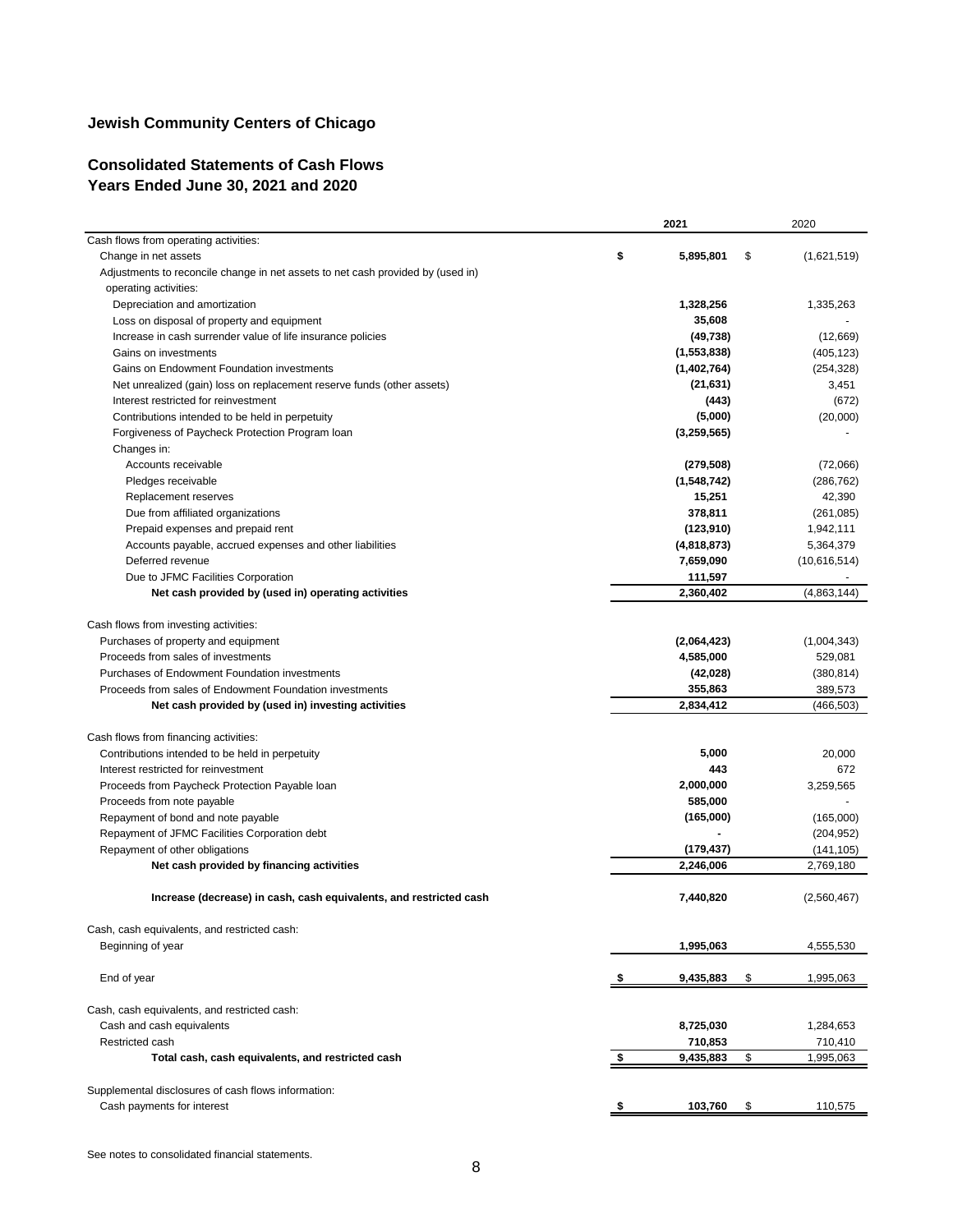#### **Notes to Consolidated Financial Statements**

#### **Note 1. Organization**

Jewish Community Centers of Chicago (JCC Chicago) is an Illinois nonprofit corporation dedicated to ensuring a vibrant and thriving Chicago community through meaningful and impactful programs inspired by Jewish and human values. In 1903, JCC Chicago was founded to serve the needs of Chicago's burgeoning Jewish immigrant population. Over a century later, JCC Chicago continues to make an impact through programs and services provided throughout the Chicago metropolitan area. JCC Chicago is proud to welcome people of all ages, faiths, backgrounds and abilities, providing educational, recreational and cultural programming and activities designed to strengthen communities, meet the needs of everyone from infants to seniors and enrich the lives of all. The primary sources of revenue are program service fees, grants and contributions and an annual allocation from the Jewish Federation of Metropolitan Chicago (Jewish Federation).

JCC provides essential programs and services, including:

**Early Childhood Education:** JCC Chicago operates seven early childhood centers throughout metropolitan Chicago, providing childcare and an excellent educational foundation for over 650 children ages six weeks to four years. The Early Childhood program is accredited by NAEYC (National Association for the Education of Young Children) and DCFS (Illinois Department of Children and Family Services), ensuring the highest level of quality, accountability and care. JCC Chicago's full-time social services team provides early intervention, referrals and on-site support for child and family, enabling JCC Chicago to best meet the needs of every student and family. Need-based scholarships are available to support families and individuals who would otherwise not be able to afford childcare and preschool programming.

**Camp:** JCC Chicago operates nine day-camps throughout Chicagoland, serving over 3,000 children from ages 3 through 13 years old. JCC Chicago offers traditional day camp as well as specialty camps for sports, performing arts, STEM and counselor-in-training programs for teens. Camp Chi is JCC Chicago's residential camp and spans over 600 acres on Lake Blass in Lake Delton, Wisconsin. More than 1,500 boys and girls, ages 9 to 16, enjoy up to eight weeks of overnight camp programming each summer (except in summer 2020). Day and overnight camp provide endless opportunities for campers to explore new interests, gain new skills and realize increased confidence and self-esteem. Campers also explore their Jewish heritage through Shabbat celebrations and Israeli education programs. Since 1999, JCC Chicago has partnered with Keshet, a nonprofit organization providing services and programs to children, teens and young adults with varying and multiple developmental disabilities. Children of all ages with special needs attend JCC Chicago camps in a fully integrated program model. JCC Chicago's needbased scholarship initiative is available to all families that qualify.

**J at School:** JCC Chicago developed and administers J at School, providing high-quality before- and after-school care, recess and lunch supervision and enrichment classes on-site in 22 Chicago Public Schools (CPS). Each year, J at School supports over 12,000 school-age children, filling a significant need for both families and the Chicago Public School system. JCC Chicago is a preferred provider for Chicago Public Schools, supporting other areas of the school system such as providing tutors to address learning loss. JCC Chicago also provides bilingual support for families who qualify for Illinois Action for Children benefits through the Department of Human Services, assisting with application and confirmation of benefits.

**Community Engagement:** JCC Chicago provides a year-round calendar of programs designed to engage and enrich the community at large. Upwards of 30,000 community members connect and engage through the JCC Chicago Jewish Film Festival, a myriad of online and in-person cultural arts offerings, health and wellness classes and Shabbat and Jewish holiday programming. JCC Chicago also provides a community engagement activity specific to key demographics, including teens, young families and older adults. Volunteer opportunities are also available for individuals looking to make a meaningful impact with their time.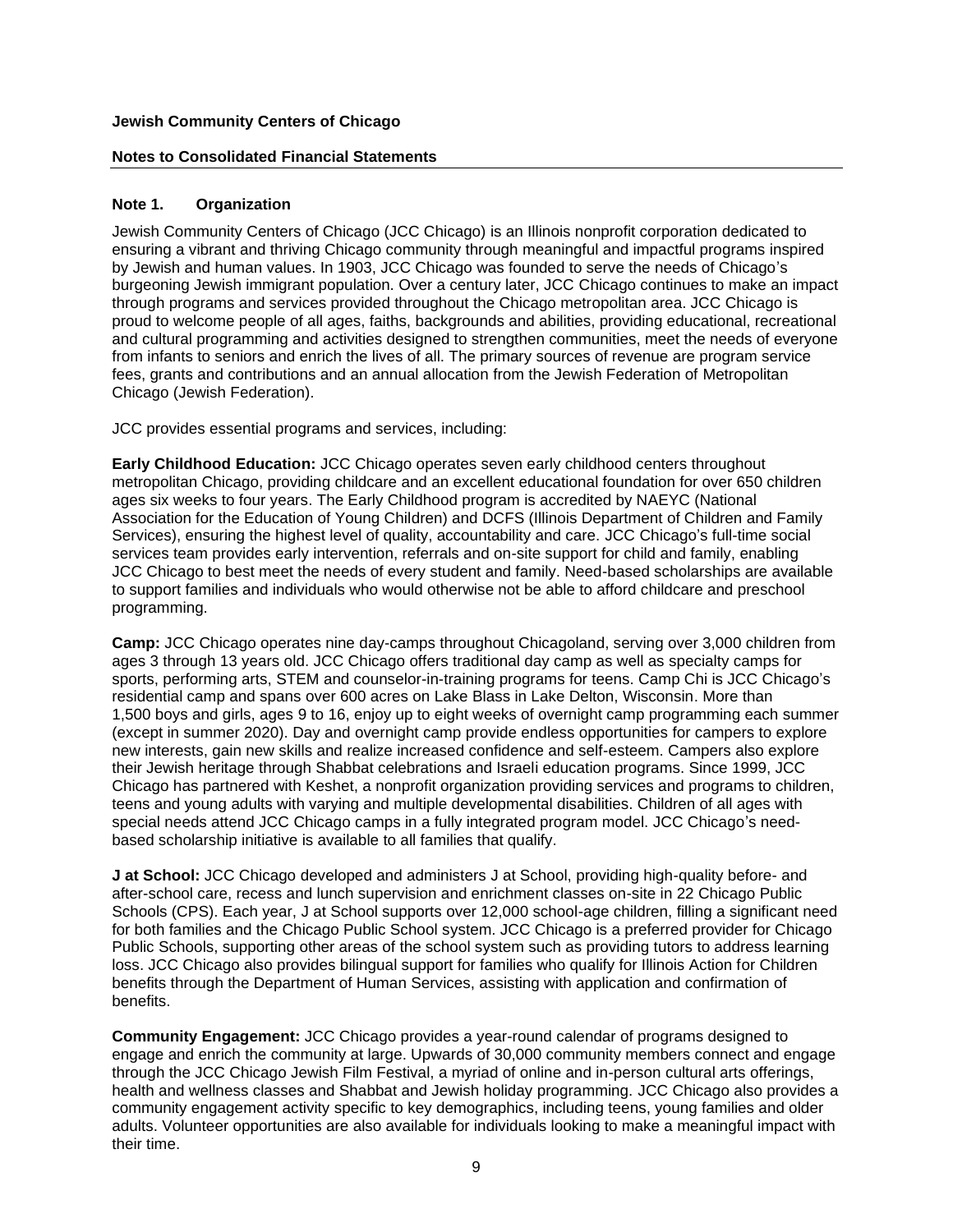#### **Notes to Consolidated Financial Statements**

#### **Note 1. Organization (Continued)**

**At Risk Individuals and Families:** Through the Dina and Eli Field EZRA Multi-Service Center (MSC) and JUF Uptown Café, JCC Chicago provides emergency services to homeless and disadvantaged individuals and families. EZRA is funded by the Jewish Federation and is administered by JCC Chicago in Chicago's uptown neighborhood. Services include emergency assistance, food and clothing distribution, eviction prevention, advocacy, job placement, social opportunities and interim housing. The JUF Uptown Café is Chicago's first kosher meal program for the needy. In addition to providing hot meals in a restaurant-style setting, the JUF Uptown Café program brings dignity and hope to people in need. The JUF Uptown Café feeds Jews and non-Jews alike and is open three days a week for dinner and on Sundays for brunch.

**Other Services:** JCC Chicago offers additional programs and services through the Perlstein Retreat Center. The Perlstein Retreat Center located in Lake Delton, Wisconsin, adjacent to JCC Camp Chi, is JCC Chicago's premier destination for families, groups, businesses and individuals throughout the Midwest, providing programming, accommodations and meaningful events for guests.

**Endowment Foundation:** The Jewish Community Centers Endowment Foundation (Endowment Foundation) is a nonprofit organization whose purpose is to receive and hold endowment-type contributions for the benefit of JCC Chicago. The financial accounts of the Endowment Foundation are consolidated within the financial statements of JCC Chicago because JCC Chicago has control and economic interest in the entity.

JCC Chicago and the Endowment Foundation are exempt from income taxes under Section 501(c)(3) of the Internal Revenue Code (the Code) and applicable state law, except for taxes pertaining to unrelated business income, if any. The Endowment Foundation is classified as a supporting foundation under Section 509(a)(3) of the Code.

JCC and the Endowment Foundation are affiliated with the Jewish Federation.

#### **Note 2. Significant Accounting Policies**

Significant accounting policies are as follows:

**Basis of accounting:** JCC Chicago follows accounting standards established by the Financial Accounting Standards Board (FASB) to ensure consistent reporting of financial position, results of activities and cash flows. References to accounting principles generally accepted in the United States of America (U.S. GAAP) are to the FASB Accounting Standards Codification (ASC).

**Basis of presentation:** The consolidated financial statements are prepared on the accrual basis of accounting in accordance with guidance on financial statements of nonprofit organizations, which establishes standards for general-purpose external financial statements issued by nonprofit organizations. It requires that net assets and related revenue, expenses, gains and losses be classified into two classes of net assets—net assets without donor restrictions and net assets with donor restrictions, based upon the existence or absence of donor-imposed restrictions. A definition and description of each net asset class follows:

*Net assets without donor restrictions***:** Net assets that are not subject to donor-imposed restrictions and are available for support of operations. Included in this category are JCC Chicago's General Operating Fund, as well as several other funds which have been designated by JCC Chicago's Board of Directors for various specified purposes. Contributions received with donor restrictions that are met in the same reporting year are reported as net assets without donor restrictions. Net assets without donor restrictions were previously reported as unrestricted net assets.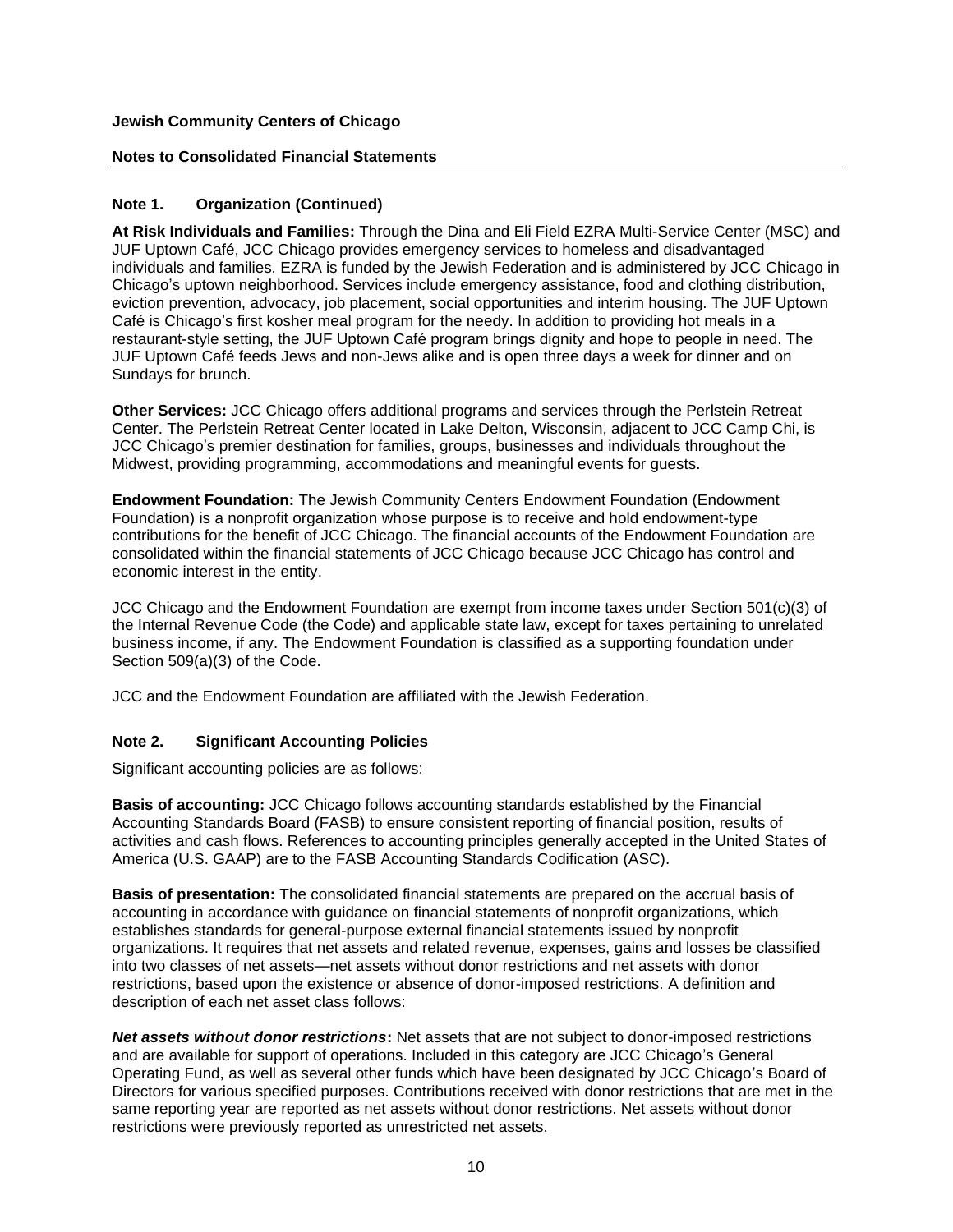#### **Notes to Consolidated Financial Statements**

#### **Note 2. Significant Accounting Policies (Continued)**

*Net assets with donor restrictions***:** Net assets subject to restrictions imposed by donors. Some donor restrictions are temporary in nature; these restrictions will be met either by JCC Chicago actions or the passage of time. Such items include pledges restricted by donors for future years and income to be used only for purposes designated by the donor. In a subsequent year when the time or purpose restriction is fulfilled, a transfer is recorded to net assets without donor restrictions, reflected on the consolidated statements of activities as net assets released from restrictions. Some donor restrictions are perpetual in nature, in which the donor has stipulated that the funds be invested in perpetuity.

**Consolidation:** These financial statements have been prepared on a consolidated basis, whereby the consolidated financial statements include the accounts of JCC Chicago, as well as those of the Endowment Foundation. Intercompany accounts and transactions, such as annual Endowment Foundation distributions received by JCC Chicago, are eliminated in consolidation. JCC Chicago as used herein refers to JCC Chicago individually or collectively with the Endowment Foundation, as the context may require.

**Cash and cash equivalents:** JCC Chicago consider all highly liquid investments purchased with original maturities of three months or less to be cash equivalents. At June 30, 2021 and 2020, cash equivalents are comprised entirely of money market funds. Cash and cash equivalents at times may exceed federally insured limits; however, JCC Chicago has not experienced any losses in such accounts. JCC believes it is not exposed to any significant credit risk on cash and cash equivalents.

**Restricted cash and cash equivalents:** Include amounts contributed to construct and maintain a science park at the Lake County Jewish Community Campus. The donor stipulated that the funds and any interest thereon be segregated from unrestricted JCC Chicago bank accounts.

**Accounts receivable:** Accounts receivable consists primarily of program service fees, accrued interest and other miscellaneous items and are reported at net realizable value, which is the amount management expects to collect from balances outstanding at year-end. An allowance for uncollectible amounts is estimated from historical experience and projection of trends. Amounts deemed uncollectible are charged to and recorded as bad debt expense on the consolidated statements of functional expenses. Allowances for uncollectible amounts were \$106,679 and \$101,762 at June 30, 2021 and 2020, respectively.

**Pledges receivable:** Unconditional promises to give contributions are recorded as revenue when the promises are received. The pledges receivable are discounted to their estimated present value. Pledges receivable are recorded net of an allowance for uncollectible pledges. Management assesses the collectability of pledges on an annual basis.

**Investments:** JCC Chicago's and the Endowment Foundation's investments are primarily invested in the JFMC Pooled Endowment Portfolio, LLC (PEP), which is maintained by the Jewish Federation. The investment in the PEP is recorded at fair value. Investment transactions are recorded on a trade-date basis. Realized gains and losses on investment transactions, and change in unrealized gain (loss) on investments, are reported on the consolidated statements of activities. Investment fees are netted against investment income.

**Deferred revenue and prepaid expenses:** Revenue from the advance receipt of fees and prepayment of expenses, primarily supplies relating to summer camps and summer and fall programs at JCC Chicago's community centers and camps, has been deferred as of year-end. Residential camp was cancelled in summer 2020 but returned for summer 2021, resulting in an increase to deferred revenue at June 30, 2021.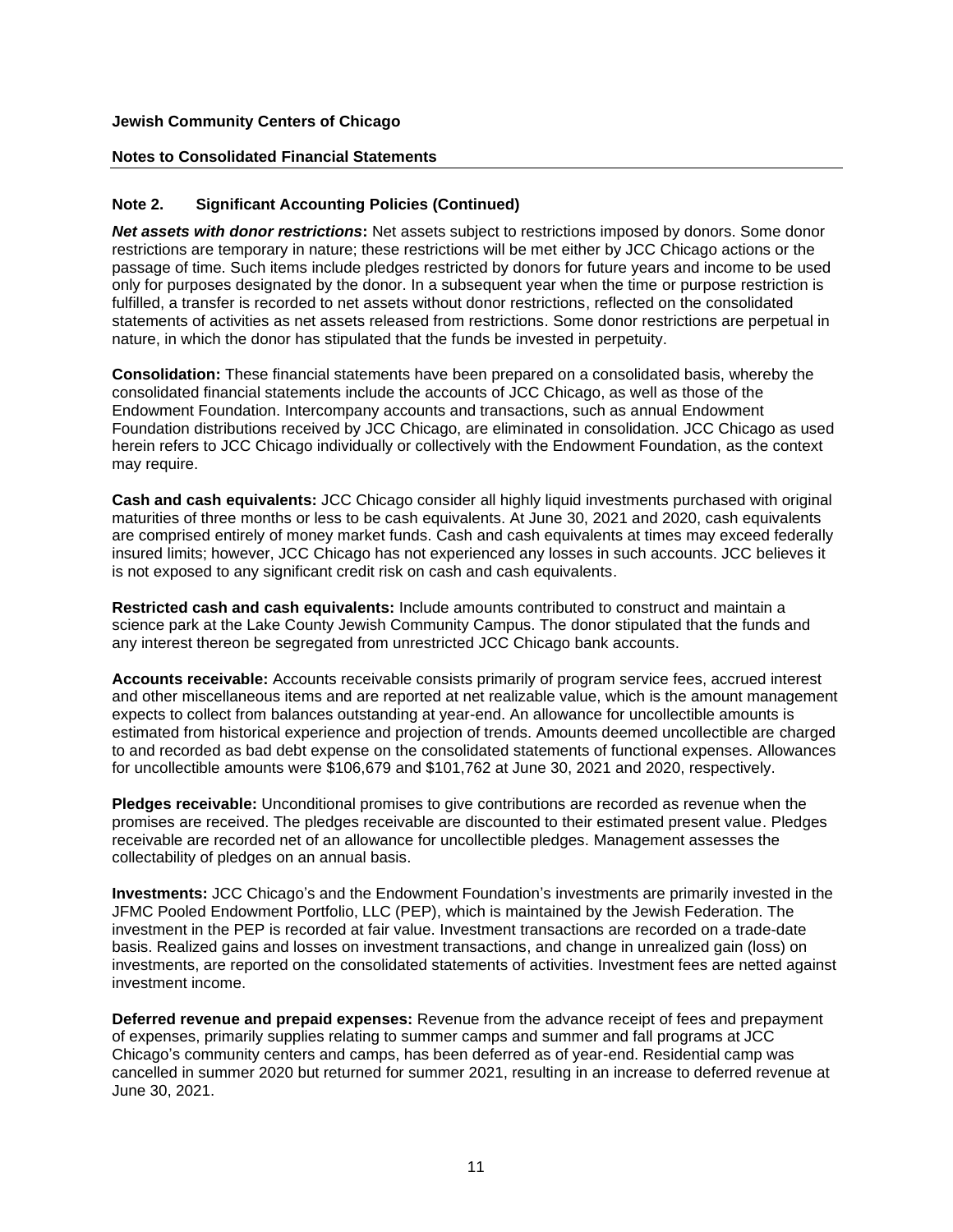#### **Notes to Consolidated Financial Statements**

#### **Note 2. Significant Accounting Policies (Continued)**

**Prepaid rent:** Amounts paid in advance for rentals, including a portion of proceeds from the sale of Mayer Kaplan JCC used for such purpose, are recorded as prepaid rent and recognized as rental expense over applicable rental periods.

**Property and equipment:** Property and equipment purchases of \$1,500 or more are recorded at cost and depreciated over their estimated useful lives on a straight-line basis, with the exception of leasehold improvements, which are amortized over the terms of the respective leases, which range from 3 to 24 years. Equipment under capital lease obligations is amortized using the straight-line method over the shorter period of the lease term or the estimated useful life of the equipment. This amortization expense is included in depreciation expense in the accompanying consolidated financial statements.

Major renewals and betterments that extend the useful life of an asset are capitalized, while routine maintenance and repairs are expensed as incurred.

The estimated useful lives for determining depreciation and amortization of the various classes of assets are as follows:

| <b>Asset Class</b>                  | Years         |
|-------------------------------------|---------------|
|                                     |               |
| Buildings and building improvements | 30            |
| Infrastructure improvements         | 25            |
| Land improvements                   | 7             |
| Leasehold improvements              | Term of lease |
| Equipment and machinery             | $3 - 7$       |
| Furniture and fixtures              | 7             |
| Information technology equipment    | 3             |
| Software                            | $3 - 5$       |
| Motor vehicles                      | 5             |

**Collections:** JCC Chicago's collections are made up of religious art and other objects that are held for display, education and other purposes. These collections, which were acquired through purchases and contributions since JCC Chicago's inception, are not recognized as an asset on the consolidated statements of financial position.

**Replacement reserves:** Replacement reserves are made up of funds held by JFMC that have been set aside to cover potential costs associated with repairing and/or replacing building components at the Camp Chi and the Florence G. Heller JCC. The value of the Camp Chi replacement reserve was \$63,631 and \$72,690 at June 30, 2021 and 2020, respectively. The value of the Florence G. Heller JCC replacement reserve was \$36,128 and \$20,689 at June 30, 2021 and 2020, respectively.

**Contributions and grants:** Contributions and unconditional promises to pay are recognized when received. Contributions and private grants are considered available for use unless specifically restricted by the donor or bylaws and regulations. The allocation from the Jewish Federation is communicated, received and recognized as public support revenue during and within the same fiscal year.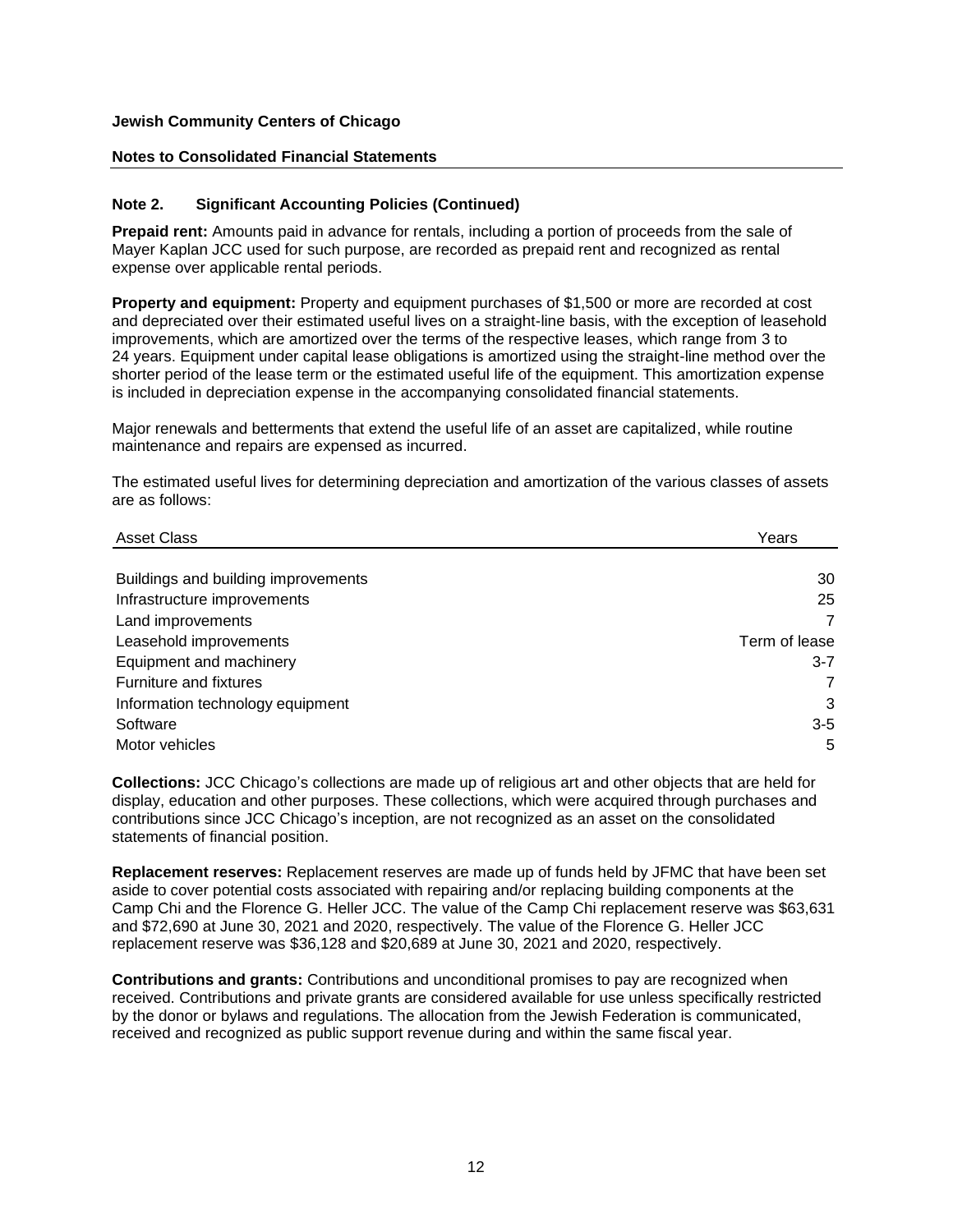#### **Notes to Consolidated Financial Statements**

#### **Note 2. Significant Accounting Policies (Continued)**

Government grants, including those passed through from the Jewish Federation, are generally considered to be conditional contributions and recorded as support as qualifying expenses are incurred and other grant requirements are met. JCC Chicago has elected the simultaneous release policy for grants, which allows JCC Chicago to recognize restricted conditional contributions directly in net assets without donor restrictions when the condition is met, which is generally when qualifying expenditures have been incurred.

Gain on forgiveness of the Paycheck Protection Program Loan is recognized at the time forgiveness of the loan is formally granted.

**Revenue recognition:** JCC Chicago recognizes revenue in accordance with ASC Topic 606, Revenue from Contracts with Customers, which provides a five-step model for recognizing contracts with customers (exchange transactions). Program service fees and membership dues represent revenue from contracts with customers.

Program service fees vary based on the type and length of program and are generally paid by participants in advance of the program start date, at the time of enrollment. Summer camps are a large portion of program service fees. Camp fees may be paid in periodic installments in months prior to the start of the camp session. Membership dues are also generally paid in advance. Amounts received in advance are recorded as deferred revenue.

JCC Chicago recognizes revenue for camps and other programs over time based on the satisfaction of performance obligations which occurs during the period the specific program sessions take place and the participants receive and consume the program benefits. Membership dues are recognized as revenue over the membership period.

Resident camping revenue (as well as expenses) included in the statements of activities relate to camps taking place during summer months. However, some camp sessions span two fiscal years, beginning in June and ending in July or August; revenue is allocated for financial reporting purposes between fiscal years based on number of days. As a result, camp revenue included in financial statements for a particular fiscal year may include amounts from camps for two different summers, at beginning (July and August) and end (June) of that fiscal year. The Covid-19 pandemic impacted camps, as resident camping was cancelled and day camping was delayed until July for summer 2020. Both camps returned to normal start dates in summer 2021.

Program services fees do not include significant financing components as performance obligations are satisfied within a year of receipt of payment. JCC Chicago has elected the practical expedient which permits an entity not to recognize a significant financing component if the time between the transfer of a good or service and payment is one year or less. JCC Chicago does not enter into contracts in which the period between payment by the customer and the transfer of the promised goods or services to the customer is greater than 12 months.

**Donated goods, property and equipment and services:** Donations of goods, property and equipment or service are reflected as contributions at their estimated fair values at the dates of receipt. There were no significant donated goods in fiscal years 2021 and 2020. A number of unpaid volunteers and members of JCC Chicago's Board of Directors have made significant contributions of their time to JCC Chicago's activities. The value of these services is not reflected in these consolidated financial statements since they do not meet the criteria for recognition under U.S. GAAP.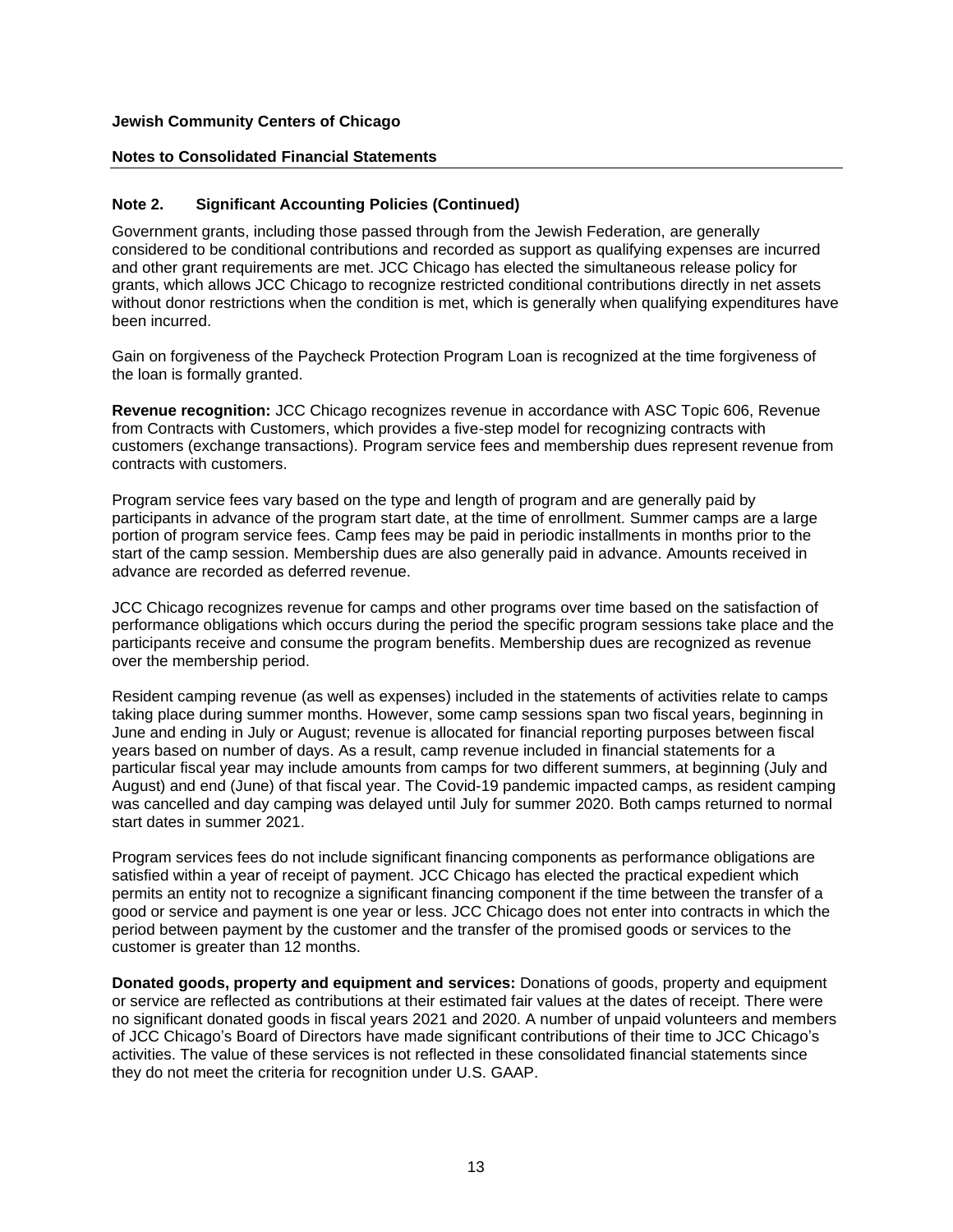#### **Notes to Consolidated Financial Statements**

#### **Note 2. Significant Accounting Policies (Continued)**

**Functional expenses:** Operating expenses directly identified with a functional area are charged to that area. Operating expenses attributable to multiple functional areas are allocated based on a methodology established and consistently applied by management. The expenses that are allocated included certain salaries and wages, payroll taxes, professional and contract services, occupancy, financing expenses, depreciation and amortization, equipment and vehicles, bad debt expense and other operating expenses, which are allocated based on estimates of time and usage. Pension plan and fringe benefit expenses are allocated based on department headcount.

**Income taxes:** The accounting standard for uncertainty in income taxes addresses the determination of whether tax benefits claimed, or expected to be claimed, on a tax return should be recorded in the consolidated financial statements. Under this guidance, JCC Chicago may recognize the tax benefit from an uncertain tax position only if it is more likely than not that the tax position will be sustained on examination by taxing authorities based on the technical merits of the position. Examples of tax positions include the tax-exempt status of JCC Chicago and various positions related to the potential sources of unrelated business taxable income (UBTI). The tax benefits recognized in the consolidated financial statements from such a position are measured based on the largest benefit that has a greater than 50% likelihood of being realized upon ultimate settlement. There were no unrecognized tax benefits identified or recorded as liabilities for the reporting periods presented in these consolidated financial statements.

JCC Chicago and the Endowment Foundation each file Form 990 annual information returns in the U.S. federal jurisdiction and the State of Illinois.

**Use of estimates:** The preparation of consolidated financial statements in conformity with U.S. GAAP requires management to make estimates and assumptions that affect the reported amounts of assets and liabilities, disclosure of contingent assets and liabilities at the date of the consolidated financial statements, as well as the reported amounts of revenues and expenses during the reporting period. Actual results may differ from those estimates.

**Adopted accounting pronouncements:** Effective July 1, 2020, JCC Chicago adopted Accounting Standards Update (ASU) 2014-09, *Revenue from Contracts with Customers (Topic 606)*, using the modified retrospective method of transition applied to contracts that were not complete as of July 1, 2020. This ASU replaced existing revenue recognition guidance, including industry-specific guidance, and requires revenue to be recognized in an amount that reflects the consideration the Agency expects to be entitled in an exchange of goods or services. The various provisions of this standard resulted in no significant changes to JCC Chicago's revenue recognition methodology and therefore the implementation of the standard had no impact on beginning net assets and revenue. Revenue disclosures have been enhanced in accordance with the standard.

**Recent accounting pronouncements:** In June 2020, the FASB issued ASU 2020-05, *Revenue from Contracts with Customers (Topic 606)* and *Leases (Topic 842): Effective Dates for Certain Entities.* This ASU allows for a one-year effective date deferral of Topic 842. JCC Chicago has elected the one-year effective date deferral of Topic 842.

In 2016, the FASB issued ASU 2016-02, *Leases (Topic 842).* The guidance in this ASU supersedes the leasing guidance in Topic 840, Leases*.* Under the new guidance, lessees are required to recognize lease assets and lease liabilities on the statement of financial position for all leases with terms longer than 12 months. Leases will be classified as either finance or operating, with classification affecting the pattern of expense recognition in the income statement. The new standard will be effective for JCC Chicago's 2023 consolidated financial statements, with early adoption permitted.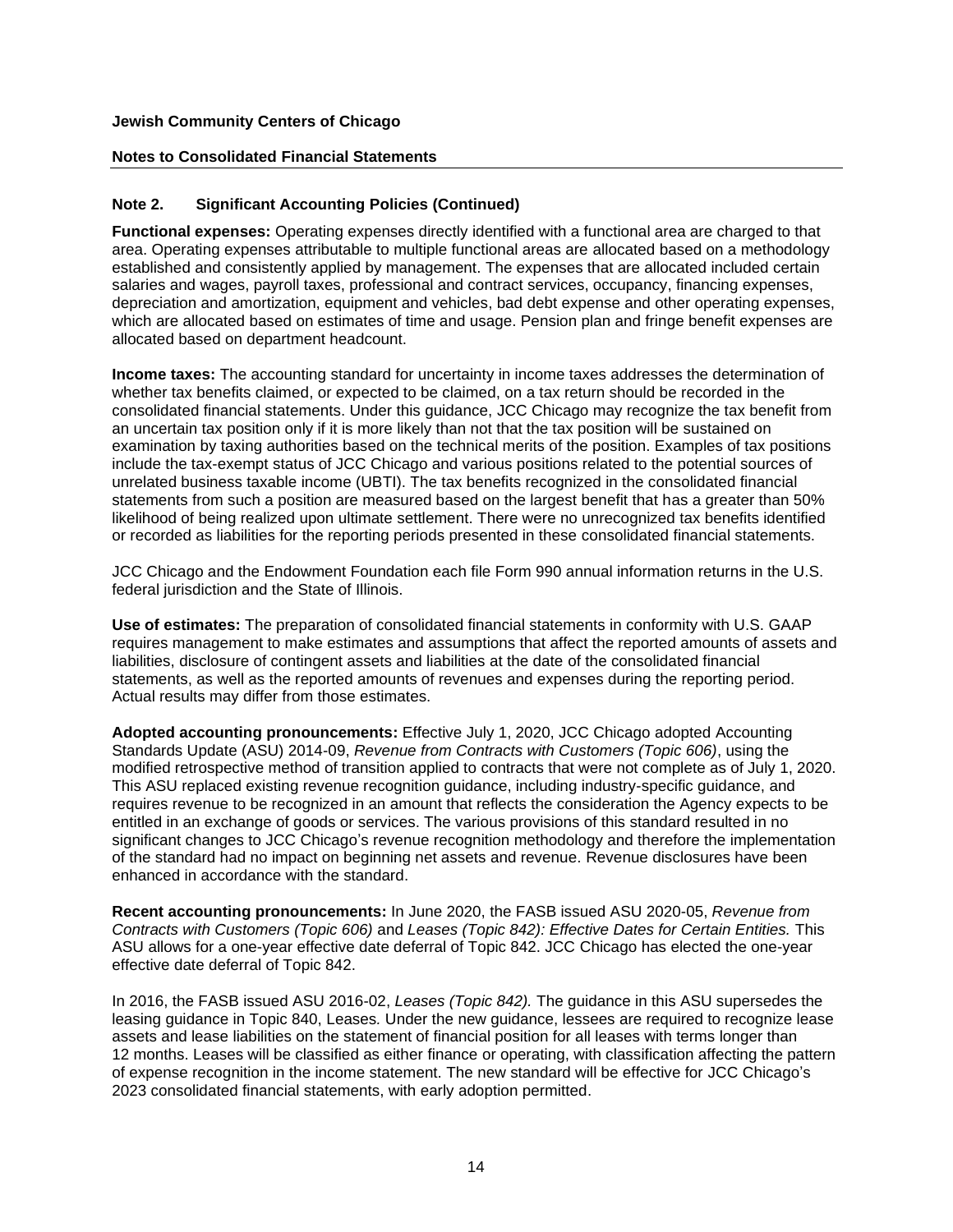#### **Notes to Consolidated Financial Statements**

#### **Note 2. Significant Accounting Policies (Continued)**

In September 2020, the FASB issued ASU 2020-07, *Not-for-Profit Entities (Topic 958): Presentation and Disclosures by Not-for-Profit Entities for Contributed Nonfinancial Assets.* This ASU requires the presentation of contributed nonfinancial assets as a separate line item in the statement of activities, apart from contributions of cash and other financial assets. The ASU also requires additional qualitative disclosures for contributed services. The new standard is effective for JCC Chicago's 2022 consolidated financial statements, with early adoption permitted.

JCC Chicago is currently evaluating the impact of the adoption of the above standards on their consolidated financial statements.

**COVID-19:** The COVID-19 pandemic caused JCC Chicago to experience disruptions to activities across JCC Chicago, resulting in a decrease in revenue and related labor and program expenses. Programs affected include but are not limited to Early Childhood, J at School, Resident Camping (cancelled for summer 2020 but held in summer 2021) and Day Camping. At June 30, 2020, as a direct result of the pandemic and the cancellation of Resident Camping and other programs, approximately \$5,900,000 of refunds payable were included in accounts payable on the consolidated statement of financial position. These refunds were paid in fiscal year 2021.

**Subsequent events:** Management has evaluated subsequent events through April 14, 2022, the date on which the consolidated financial statements were available to be issued.

#### **Note 3. Liquidity**

JCC Chicago regularly monitors liquidity required to meet its annual operating needs and other contractual commitments, while also striving to maximize the return on investment of its funds not required for annual operations. As of June 30, 2021 and 2020, the following financial assets are available to meet annual operating needs during the next 12 months:

|                                                                                     |    | 2021       |   | 2020      |
|-------------------------------------------------------------------------------------|----|------------|---|-----------|
| Financial assets available to meet general expenditures<br>over the next 12 months: |    |            |   |           |
| Cash and cash equivalents                                                           | S. | 8,725,030  | S | 1,284,653 |
| Accounts receivable, net                                                            |    | 797,687    |   | 518,179   |
| Current portion of pledges receivable                                               |    | 1,384,018  |   | 889,235   |
| Due from affiliated organizations                                                   |    | 470,393    |   | 849,204   |
| Expected distribution from the JCC Endowment Foundation                             |    | 303,943    |   | 331,522   |
| Total financial assets available to meet general                                    |    |            |   |           |
| expenditure obligations over the next 12 months                                     |    | 11,681,071 |   | 3,872,793 |

In order to meet cash flow needs in the upcoming year, JCC Chicago expects to receive an annual allocation of approximately \$6,500,000 during fiscal year 2022 from the Jewish Federation for the purposes of operating programs benefiting the community. This amount is not reflected in the financial assets listed above.

In the event that additional liquidity is required to meet short-term demands, JCC has access to a line of credit in the amount of \$5,000,000 and the Board of Directors, if the need arose, could liquidate investments to meet operational requirements.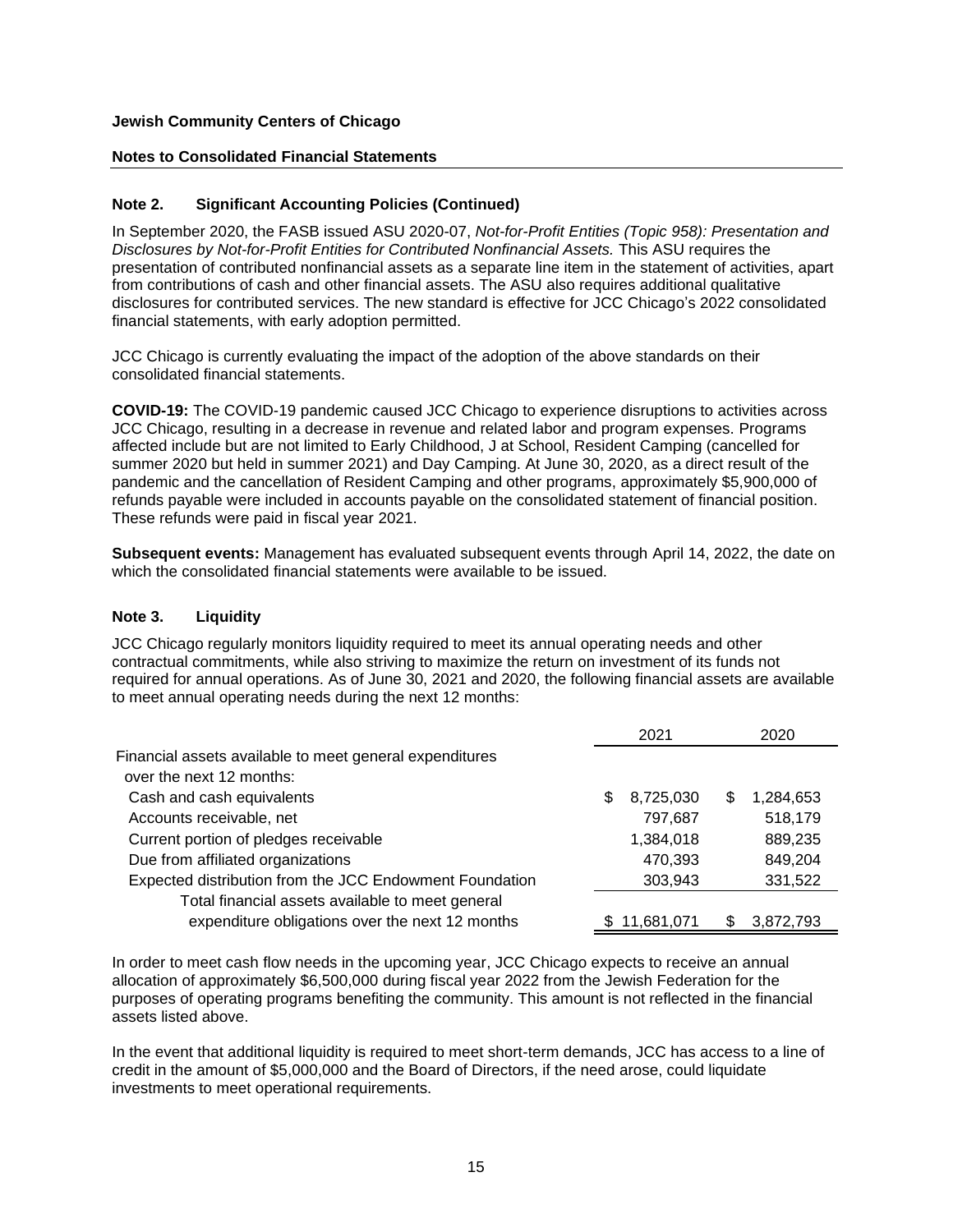#### **Notes to Consolidated Financial Statements**

#### **Note 4. Affiliated Agencies**

Pursuant to its Principles of Affiliation, Jewish Federation substantially subsidizes the operations of JCC Chicago's General Operating Fund, not including any deficits which might be incurred by Camp Chi, which would be funded from other sources. The subsidy for the years ended June 30, 2021 and 2020, was \$6,606,184 and \$6,606,181, respectively. The Jewish Federation also provided \$3,378,511 and \$1,888,787 of other support during the years ended June 30, 2021 and 2020, respectively.

Amounts owed to JCC Chicago from the Jewish Federation, including amounts for the operations of the EZRA Multi-Service Center, as well as the net amount of various other items owed by the Jewish Federation, were \$470,393 and \$616,496 at June 30, 2021 and 2020, respectively.

Amount owed to JCC Chicago from JFMC Facilities Corporation for expenses related to the ZFA Pavilion project was \$115,071 at June 30, 2020.

Amounts owed to JFMC Facilities Corporation include a debt liability recorded at its net present value of \$2,276,524 and \$2,164,927 at June 30, 2021 and 2020, respectively, in connection with the Bernard Weinger JCC (Note 13).

Amount owed to JCC Chicago by the Jewish United Fund (JUF), a Jewish Federation related entity, for program support was \$117,371 at June 30, 2020.

Affiliated agencies provided approximately 26% and 22% of total support, revenue, and gains for fiscal years 2021 and 2020, respectively.

#### **Note 5. Pledges Receivable**

Pledges at June 30, 2021 and 2020, are expected to be collected as follows:

|                                          |   | 2021        | 2020          |
|------------------------------------------|---|-------------|---------------|
|                                          |   |             |               |
| Less than one year                       | S | 1,434,018   | \$<br>981,543 |
| One to five years                        |   | 1,424,145   | 328,549       |
| More than five years                     |   | 452,590     | 518,201       |
|                                          |   | 3,310,753   | 1,828,293     |
| Less discount to net present value       |   | (159, 710)  | (183, 684)    |
| Less allowance for uncollectable pledges |   | (50,000)    | (92,308)      |
| Net pledges receivable                   |   | 3,101,043   | 1,552,301     |
| Less current portion                     |   | (1,384,018) | (889, 235)    |
| Long-term portion                        |   | 1.717.025   | 663,066       |

In the year ended June 30, 2009, the "Z" Frank Apachi Supporting Foundation ("Z"FA Foundation) made a 25-year pledge to JCC Chicago. Annual distributions are calculated at 6% of the market value of its invested assets as of September 30 of each fiscal year. The Board of the "Z"FA Foundation has discretion to revisit the distribution policy annually. Pledges receivables include remaining expected installments totaling approximately \$700,000, less a present value discount at a rate of approximately 4%.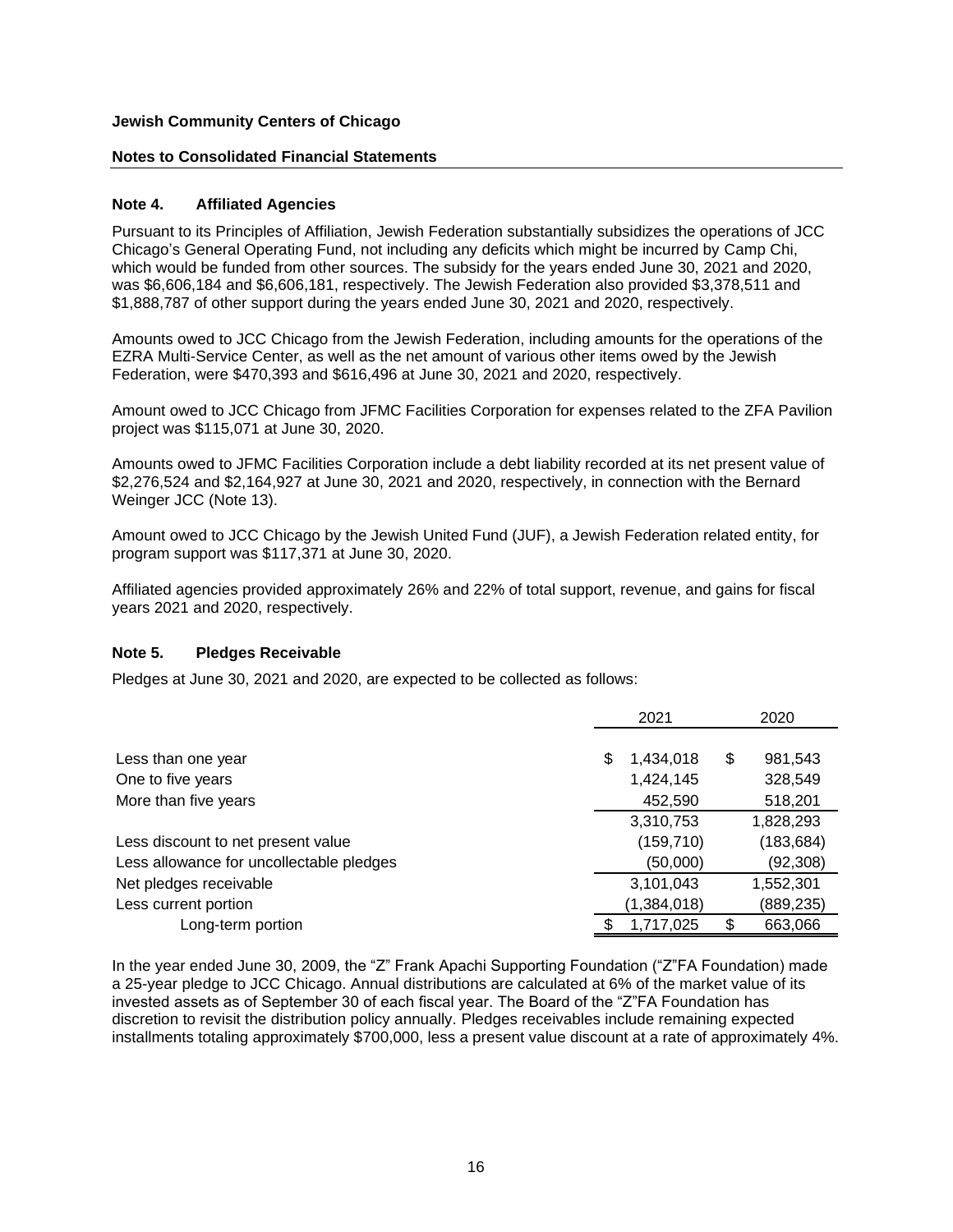#### **Notes to Consolidated Financial Statements**

#### **Note 6. Investments and Fair Value Measurements**

Investments at June 30, 2021 and 2020, are as follows:

|                                                                                    |     | 2021       |     | 2020       |
|------------------------------------------------------------------------------------|-----|------------|-----|------------|
| State of Israel-Ministry of Defense-bond<br>JFMC Pooled Endowment Portfolio (PEP): | \$. | 1.000      | \$. | 1.000      |
| Agency investments                                                                 |     | 6,089,210  |     | 9,120,372  |
| <b>Endowment Foundation</b>                                                        |     | 7,072,546  |     | 5,983,617  |
|                                                                                    |     | 13,162,756 | S.  | 15,104,989 |

Investments are recorded at fair value. Guidance provided by the FASB defines fair value as the price that would be received to sell an asset or paid to transfer a liability in an orderly transaction between market participants at the measurement date. JCC Chicago utilizes valuation techniques to maximize the use of observable inputs and minimize the use of unobservable inputs. Assets recorded at fair value are categorized within the fair value hierarchy based upon the level of judgment associated with the inputs used to measure their value. The fair value hierarchy gives the highest priority to quoted prices in active markets for identical assets or liabilities (Level 1) and the lowest priority to unobservable inputs (Level 3). Inputs are broadly defined as assumptions market participants would use in pricing an asset. The three levels of the fair value hierarchy are described below:

- **Level 1:** Unadjusted quoted prices in active markets for identical assets or liabilities that the reporting entity has the ability to access at the measurement date.
- **Level 2:** Inputs other than quoted prices within Level 1 that are observable for the asset or liability, either directly or indirectly.
- **Level 3:** Inputs are unobservable for the asset and include situations where there is little, if any, market activity for the asset. The inputs into the determination of fair value are based upon the best information in the circumstances and may require significant management judgment or estimation.

In certain cases, the inputs used to measure fair value may fall into different levels of the fair value hierarchy. In such cases, the fair value measurement is categorized in its entirety in the fair value hierarchy based on the lowest level of input that is significant to the fair value measurement. JCC Chicago's assessment of the significance of a particular input to the fair value measurement in its entirety requires judgment and considers factors specific to the investment.

The availability of valuation techniques and observable inputs can vary from instrument to instrument and is affected by a wide variety of factors including, for example, the type of instrument, whether the instrument is new and not yet established in the marketplace, the liquidity of markets and other characteristics particular to the instrument. To the extent that valuation is based on models or inputs that are less observable or unobservable in the market, the determination of fair value requires more judgment. Because of the inherent uncertainty of valuation, those estimated values may be materially higher or lower than the values that would have been used had a ready market for the investments existed. Accordingly, the degree of judgment exercised in determining fair value is greatest for instruments categorized in Level 3.

Investments in the PEP are measured at fair value using the net asset value (NAV) per share practical expedient and have not been categorized in the fair value hierarchy.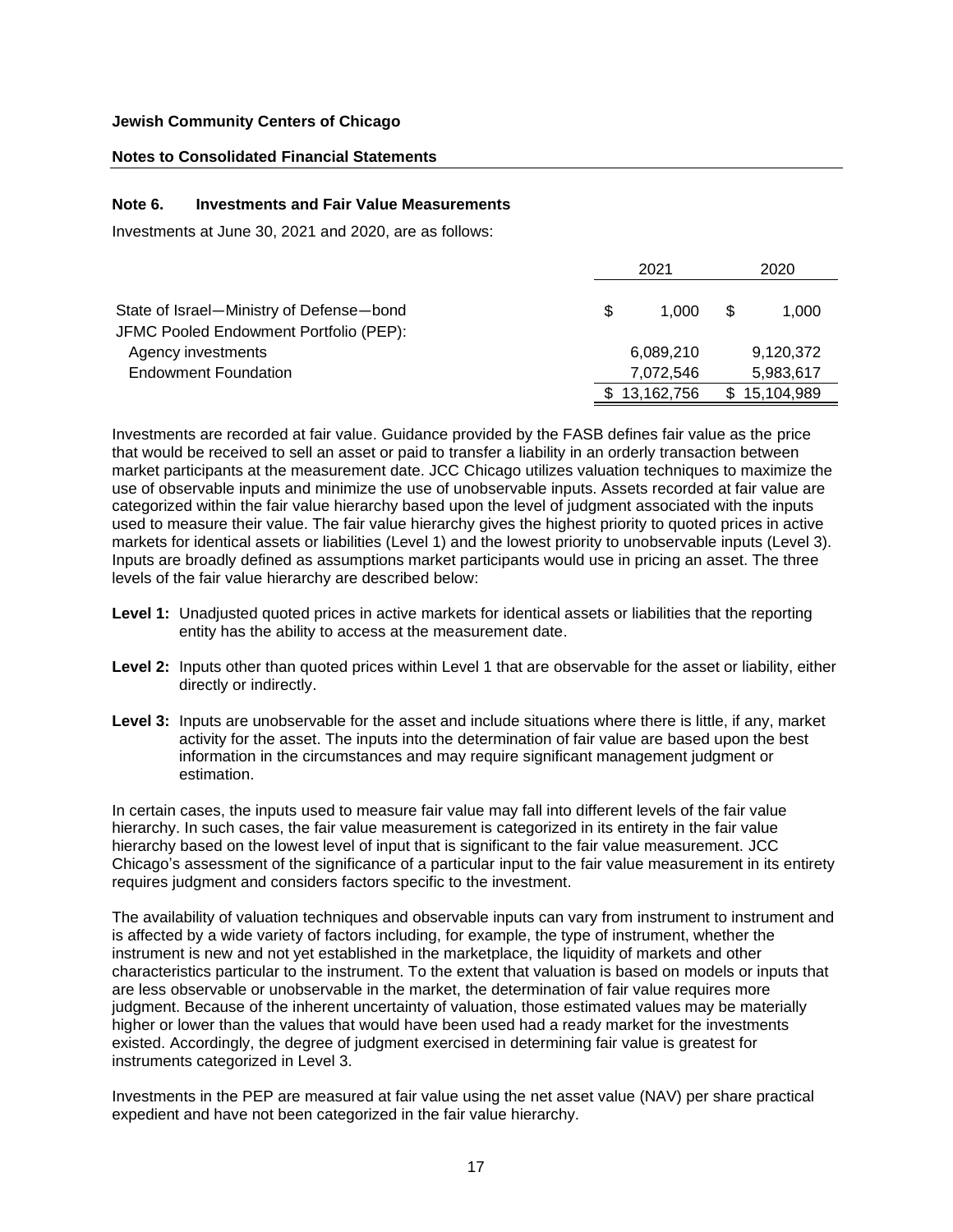#### **Notes to Consolidated Financial Statements**

#### **Note 6. Investments and Fair Value Measurements (Continued)**

The replacement reserve funds are held by the Jewish Federation and commingled in the PEP. As such, JCC Chicago has determined that the fair value of these funds should be measured at NAV.

Fair values of assets measured on a recurring basis at June 30, 2021, are as follows:

|                             | Level 1 | Level 2                  | Level 3                        | Measured<br>at NAV <sup>(a)</sup> | Total        |
|-----------------------------|---------|--------------------------|--------------------------------|-----------------------------------|--------------|
| Description:                |         |                          |                                |                                   |              |
| Fixed income                | \$<br>۰ | \$<br>1.000              | \$<br>$\overline{\phantom{0}}$ | \$                                | 1,000<br>\$  |
| Jewish Federation PEP:      |         |                          |                                |                                   |              |
| Agency investments          | -       | $\overline{\phantom{0}}$ | ۰                              | 6,089,210                         | 6,089,210    |
| <b>Endowment Foundation</b> | ٠       | $\overline{\phantom{0}}$ |                                | 7,072,546                         | 7,072,546    |
|                             | ۰       | 1.000                    | ۰                              | 13, 161, 756                      | 13,162,756   |
| Replacement reserve funds   | ٠       |                          |                                | 99,759                            | 99,759       |
| <b>Total assets</b>         |         | 1,000                    |                                | \$13,261,515                      | \$13,262,515 |

Fair values of assets measured on a recurring basis at June 30, 2020, are as follows:

|                             |                                |                          |                                | Measured              |              |
|-----------------------------|--------------------------------|--------------------------|--------------------------------|-----------------------|--------------|
|                             | Level 1                        | Level 2                  | Level 3                        | at NAV <sup>(a)</sup> | Total        |
| Description:                |                                |                          |                                |                       |              |
| Fixed income                | \$<br>$\overline{\phantom{a}}$ | \$<br>1.000              | \$<br>$\overline{\phantom{0}}$ | \$                    | \$<br>1,000  |
| Jewish Federation PEP:      |                                |                          |                                |                       |              |
| Agency investments          | ٠                              | $\overline{\phantom{0}}$ | ٠                              | 9,120,372             | 9,120,372    |
| <b>Endowment Foundation</b> | ٠                              |                          |                                | 5,983,617             | 5,983,617    |
|                             | ٠                              | 1.000                    |                                | 15,103,989            | 15,104,989   |
| Replacement reserve funds   | ٠                              | ٠                        |                                | 93,379                | 93,379       |
| Total assets                | $\overline{\phantom{0}}$       | 1.000                    | \$                             | \$15,197,368          | \$15,198,368 |

(a) In accordance with Subtopic ASC 820-10, certain investments that were measured at NAV per share (or its equivalent) have not been classified in the fair value hierarchy. The fair value amounts presented in this table are intended to permit reconciliation of the fair value hierarchy to the line items presented in the consolidated statements of financial position.

The inputs or methodology used for valuing financial instruments are not necessarily an indication of the risk associated with investing in those instruments.

The Jewish Federation is the manager and administrator of the PEP and is also the majority owner of the PEP. As the manager, the Jewish Federation owned 84.06% of the PEP as of June 30, 2021, and JCC Chicago and the Endowment Foundation, respectively, had 0.55% and 0.64% interest in the Jewish Federation's portion of the PEP for the same reporting period. The Jewish Federation owned 83.82% of the PEP as of June 30, 2020, and JCC Chicago and the Endowment Foundation, respectively, had 1.01% and 0.66% interest in the Jewish Federation's portion of the PEP for the same reporting period.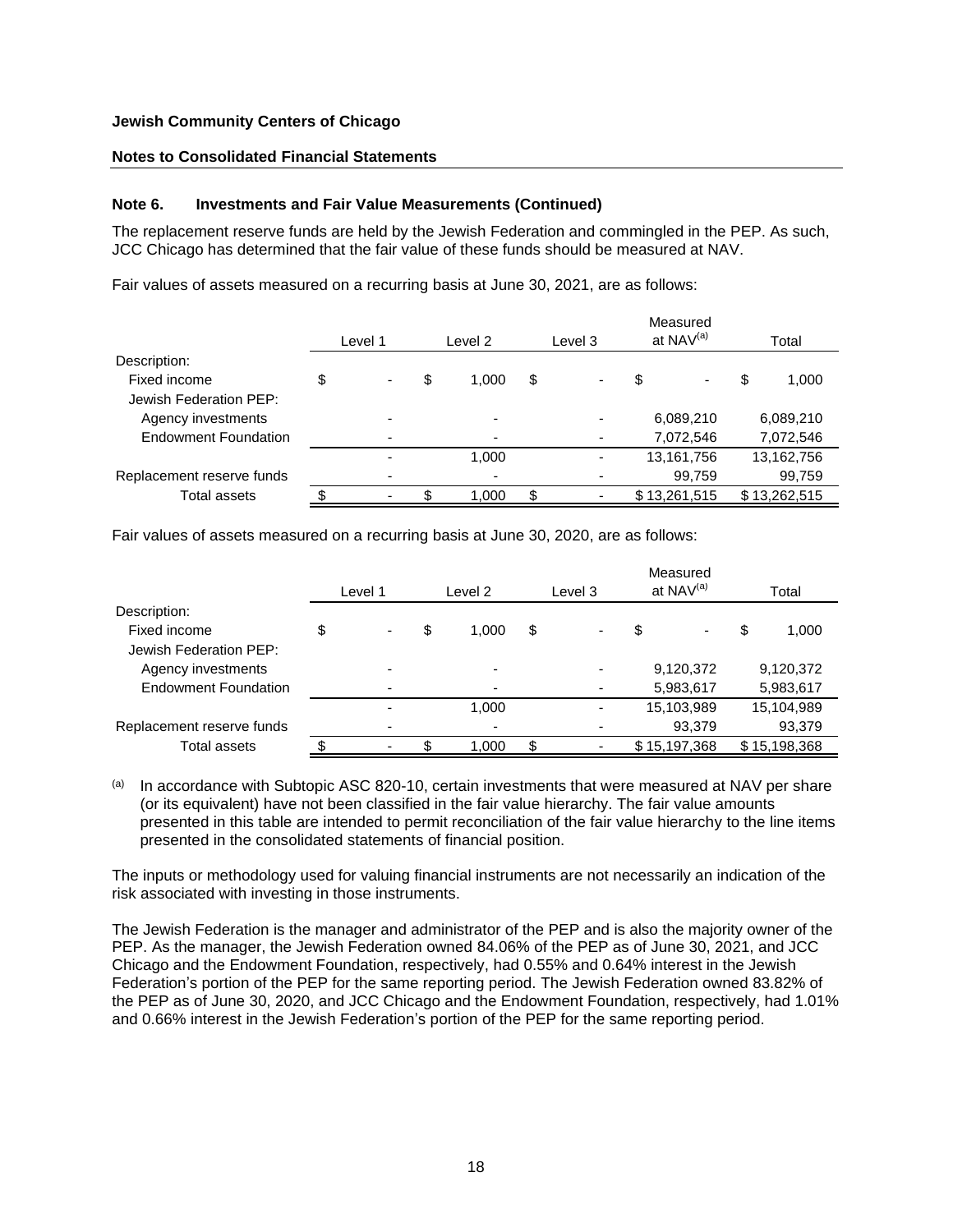#### **Notes to Consolidated Financial Statements**

#### **Note 6. Investments and Fair Value Measurements (Continued)**

The PEP invests in various types of investments, including common stock, registered investment companies, and non-registered investment companies. JCC Chicago and the Endowment Foundation do not own or have any interest in the underlying investments held by the PEP. JCC Chicago and the Endowment Foundation have the ability to contribute funds or withdraw funds from their account on the first day of each month. Withdrawal requests are required to be submitted to the PEP in writing at least 15 days prior to the beginning of each month and withdrawals representing more than 80% of an investor's assets are paid within 60 days.

The investment in the non-registered investment company consisting of the PEP is valued at fair value, as determined by JCC Chicago, based on net asset information (practical expedient) provided by the PEP's manager. In determining fair value, JCC Chicago utilizes the valuation reflected on the consolidated financial statements and other financial reports of the PEP. The PEP values securities and other financial instruments at fair value based upon market price, when possible, or at fair value determined by the PEP's manager when no market price is determinable. Although JCC Chicago and the PEP's manager use their best judgment in estimating the fair values, there are inherent limitations in any estimation technique. The estimated fair values of certain investments of the PEP, which may include derivatives, securities and other designated or side-pocketed investments for which prices are not readily available, may not reflect amounts that could be realized upon immediate sale, nor amounts that may be ultimately realized. Accordingly, the estimated fair values may differ significantly from the values that would have been used had a ready market existed for these investments and differences could be material.

As of June 30, 2021 and 2020, \$1,022,566 and \$1,209,445 of the net assets related to the Endowment Foundation's investment in the PEP are subject to donor restrictions, respectively.

JCC Chicago and the Endowment Foundation, through their indirect investment in the PEP, enter into transactions with a variety of securities and derivative financial instruments. These derivative financial instruments may have market and/or credit risk in excess of the amounts recorded in the consolidated statements of financial position.

**Market risk of investment:** Market risk arises primarily from changes in the market value of financial instruments. Exposure to market risk is influenced by a number of factors, including the relationships between financial instruments and the volatility and liquidity in the markets in which the financial instruments are traded. In many cases, the use of financial instruments serves to modify or offset market risk associated with other transactions and, accordingly, serves to decrease the overall exposure to market risk. The Jewish Federation attempts to control the PEP's exposure to market risk through various analytical monitoring techniques.

**Credit risk:** Credit risk arises primarily from the potential inability of counterparties to perform in accordance with the terms of a contract. Exposure to credit risk associated with counterparty nonperformance is limited to the current cost to replace all contracts in which there is a gain. Exchangetraded financial instruments generally do not give rise to significant counterparty exposure due to the cash settlement procedures for daily market movements and the margin requirements of individual exchanges. The PEP seeks to mitigate its exposure to this credit risk by placing its cash with major institutions.

**Concentration of credit risk:** JCC Chicago generally invests excess cash assets in the PEP. In the event the PEP does not fulfill its obligations, JCC Chicago may be exposed to risk. This risk of default depends on the creditworthiness of the counterparty to these transactions. The PEP attempts to minimize this credit risk by monitoring the creditworthiness of its counterparties.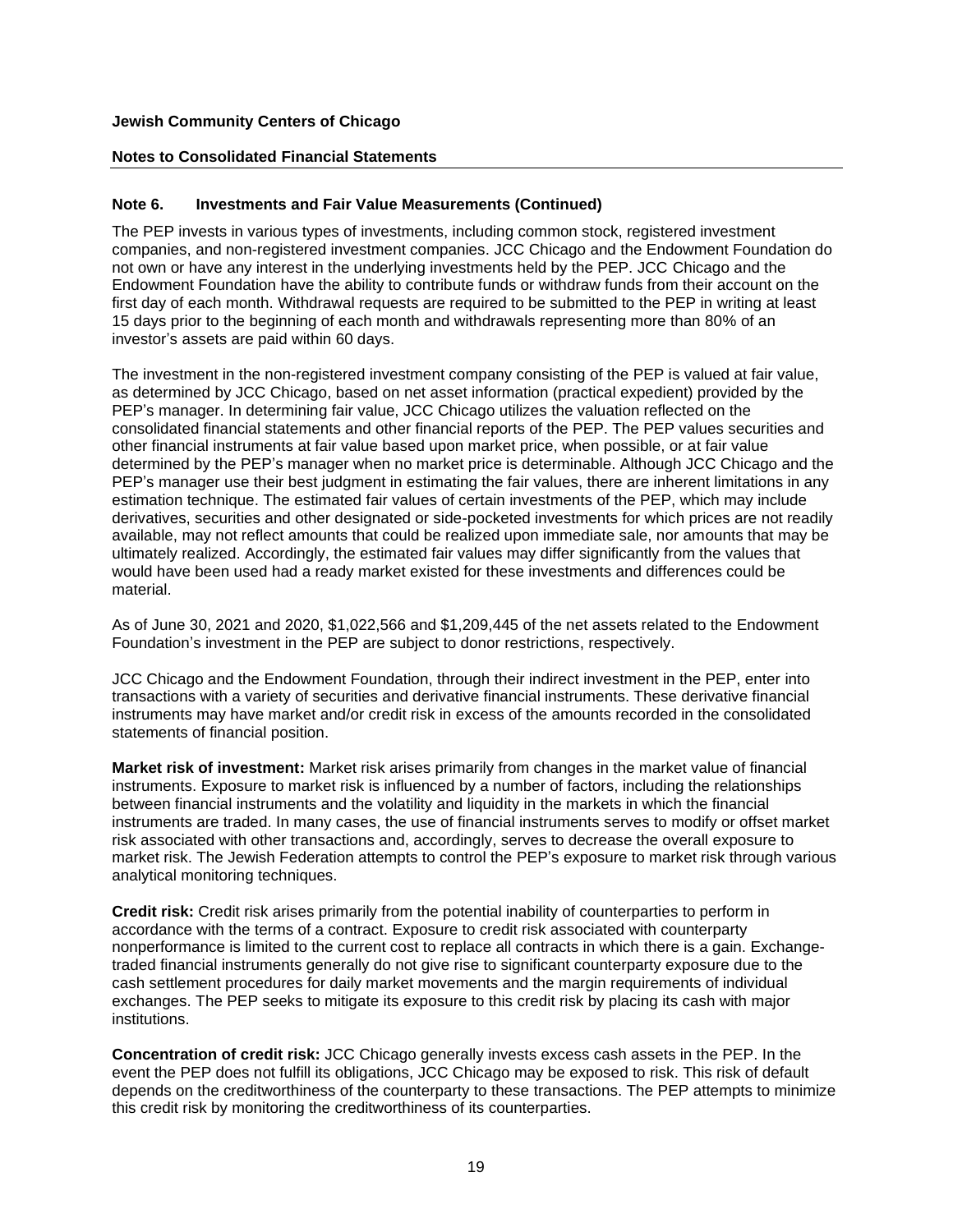#### **Notes to Consolidated Financial Statements**

#### **Note 6. Investments and Fair Value Measurements (Continued)**

**Investment in funds:** The managers of underlying investment funds in which the PEP invests, may utilize derivative instruments with off-balance-sheet risk. JCC Chicago's exposure of risk is limited to their allocable share of the PEP's investment.

#### **Note 7. Property and Equipment**

|                                                | 2021             | 2020            |
|------------------------------------------------|------------------|-----------------|
|                                                |                  |                 |
| Land                                           | \$<br>517,407    | \$<br>530,977   |
| Buildings and building improvements            | 11,984,825       | 10,682,580      |
| Infrastructure improvements                    | 627,284          | 579,199         |
| Land improvements                              | 601,584          | 526,642         |
| Leasehold improvements                         | 10,359,160       | 9,379,963       |
| Equipment and furniture                        | 7,854,817        | 7,742,143       |
| Vehicles                                       | 412,158          | 412,158         |
| Computer equipment                             | 2,690,544        | 2,690,544       |
| Program equipment                              | 1,318,639        | 1,290,939       |
| Equipment under capital leases                 | 821,556          | 821,556         |
| Software                                       | 632,700          | 632,700         |
| Other                                          | 208,736          | 208,736         |
| Construction in progress                       | 63,372           | 568,743         |
|                                                | 38,092,782       | 36,066,880      |
| Less accumulated depreciation and amortization | 28,030,896       | 26,705,553      |
|                                                | 10,061,886<br>\$ | \$<br>9,361,327 |

Land and buildings include various properties owned by JCC Chicago such as Camp Chi (Lake Delton, Wisconsin) and Florence G. Heller JCC (Chicago, Illinois).

Depreciation and amortization expense was \$1,328,256 and \$1,335,263, for the years ended June 30, 2021 and 2020, respectively.

#### **Note 8. Paycheck Protection Program**

On April 28, 2020, JCC Chicago received a loan from the Small Business Administration (SBA) for \$3,259,565 under the Paycheck Protection Program (PPP) of the Coronavirus Aid, Relief, and Economic Security Act (CARES Act). The loan was intended for payroll, interest and utility expenses incurred during the period following receipt of the proceeds. The covered period for the loan forgiveness was 24 weeks. The loan was eligible for forgiveness if certain employee and compensation levels are maintained. On June 15, 2021, the SBA forgave the loan in full. The loan is considered to be extinguished and has been recognized as a gain on the statements of activities for the year ended June 30, 2021.

On March 30, 2021, JCC Chicago received a second PPP loan from the SBA for \$2,000,000. JCC Chicago can use the loan for payroll, interest and utility expenses incurred during the period following receipt of the proceeds. The covered period for the loan forgiveness is 24 weeks. The loan is eligible for forgiveness if certain employee and compensation levels are maintained. The PPP loan is reflected as a liability on the statements of financial position at June 30, 2021. JCC Chicago submitted its application for forgiveness on August 23, 2021.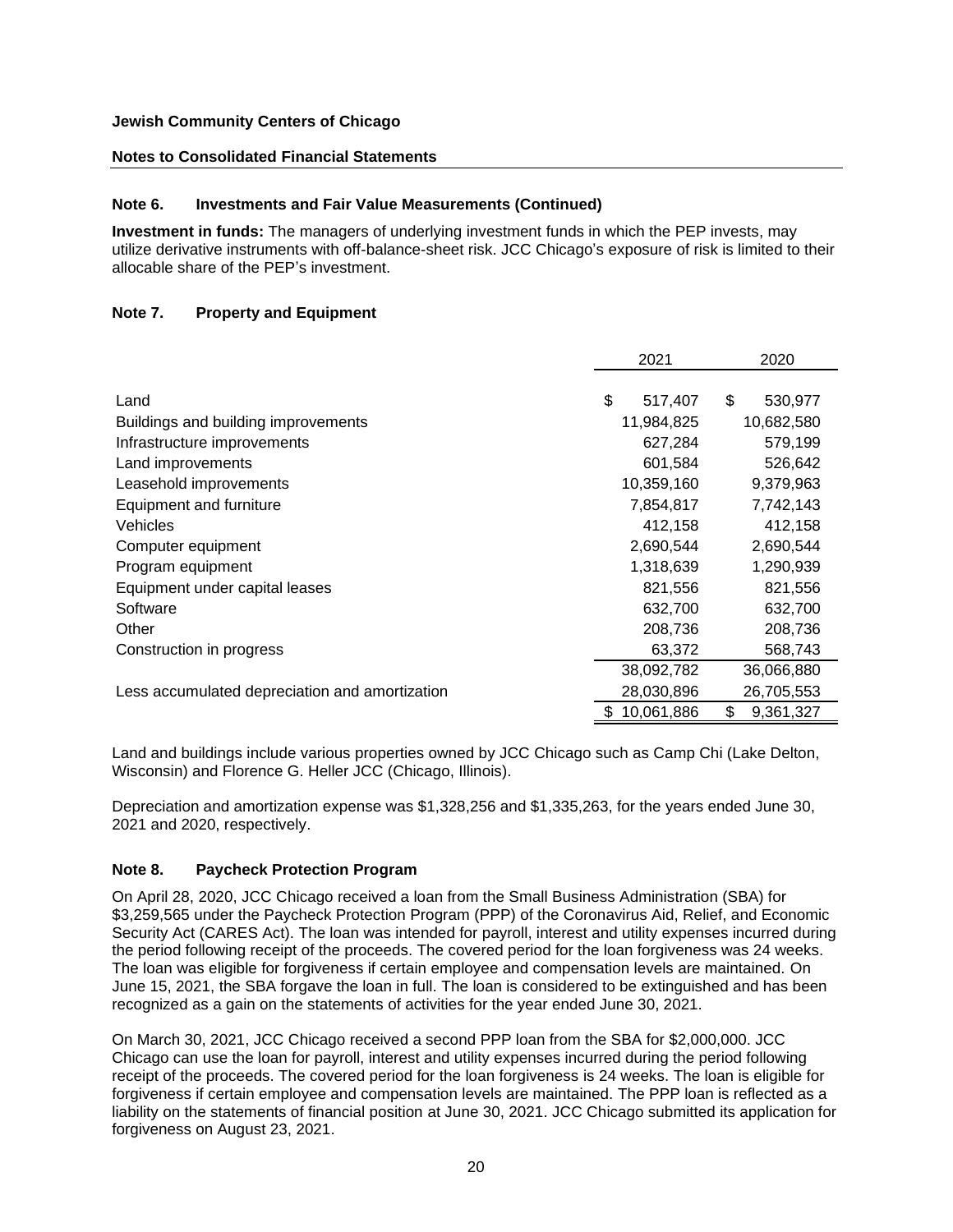#### **Notes to Consolidated Financial Statements**

#### **Note 9. Bond and Note Payable**

|                                                                                                                                                                                                                                                                                               | 2021          | 2020            |
|-----------------------------------------------------------------------------------------------------------------------------------------------------------------------------------------------------------------------------------------------------------------------------------------------|---------------|-----------------|
| Bond payable to Colorado Educational and Cultural Facilities<br>Authority, payable in annual \$65,000 installments with interest<br>payable monthly at a variable rate (0.79% at June 30, 2021)<br>through September 1, 2023.                                                                 | \$<br>200,000 | \$<br>265,000   |
| Note payable to First Midwest Bank, payable in five equal<br>annual installments of \$100,000 plus monthly interest<br>payments at LIBOR plus 125 basis points (1.34% at<br>June 30, 2021) and a balloon payment of \$1,540,000 due<br>August 31, 2024. Collateralized by JCC Chicago assets. | 1,840,000     | 1,940,000       |
| Interest-free note payable to Foundation for Jewish Camp, Inc.<br>payable in quarterly installments of \$32,500 through<br>January 1, 2026.                                                                                                                                                   | 585,000       |                 |
|                                                                                                                                                                                                                                                                                               | 2,625,000     | 2,205,000       |
| Less current portion                                                                                                                                                                                                                                                                          | 267,500       | 165,000         |
| Long-term portion                                                                                                                                                                                                                                                                             | 2,357,500     | \$<br>2,040,000 |

The bond and note payable are guaranteed by the Jewish Federation.

Interest expense on the bond and note payable was \$39,210 and \$68,871 in fiscal years 2021 and 2020, respectively.

Future maturities of the bond and note payable are as follows:

| Years ending June 30: |               |
|-----------------------|---------------|
| 2022                  | \$<br>300,000 |
| 2023                  | 295,000       |
| 2024                  | 295,000       |
| 2025                  | 1,670,000     |
| 2026                  | 65,000        |
|                       | 2,625,000     |

JCC Chicago has a \$5,000,000 line of credit that is scheduled to mature on April 1, 2022, at which date JCC Chicago seeks a renewal. The line bears interest at 30-day LIBOR plus 1.00%. The line is collateralized by JCC Chicago's business assets and guaranteed by JUF. Amounts borrowed against the line were fully repaid by June 30, 2021. Interest expense on the line of credit was \$53,431 and \$24,492 in fiscal years 2021 and 2020, respectively.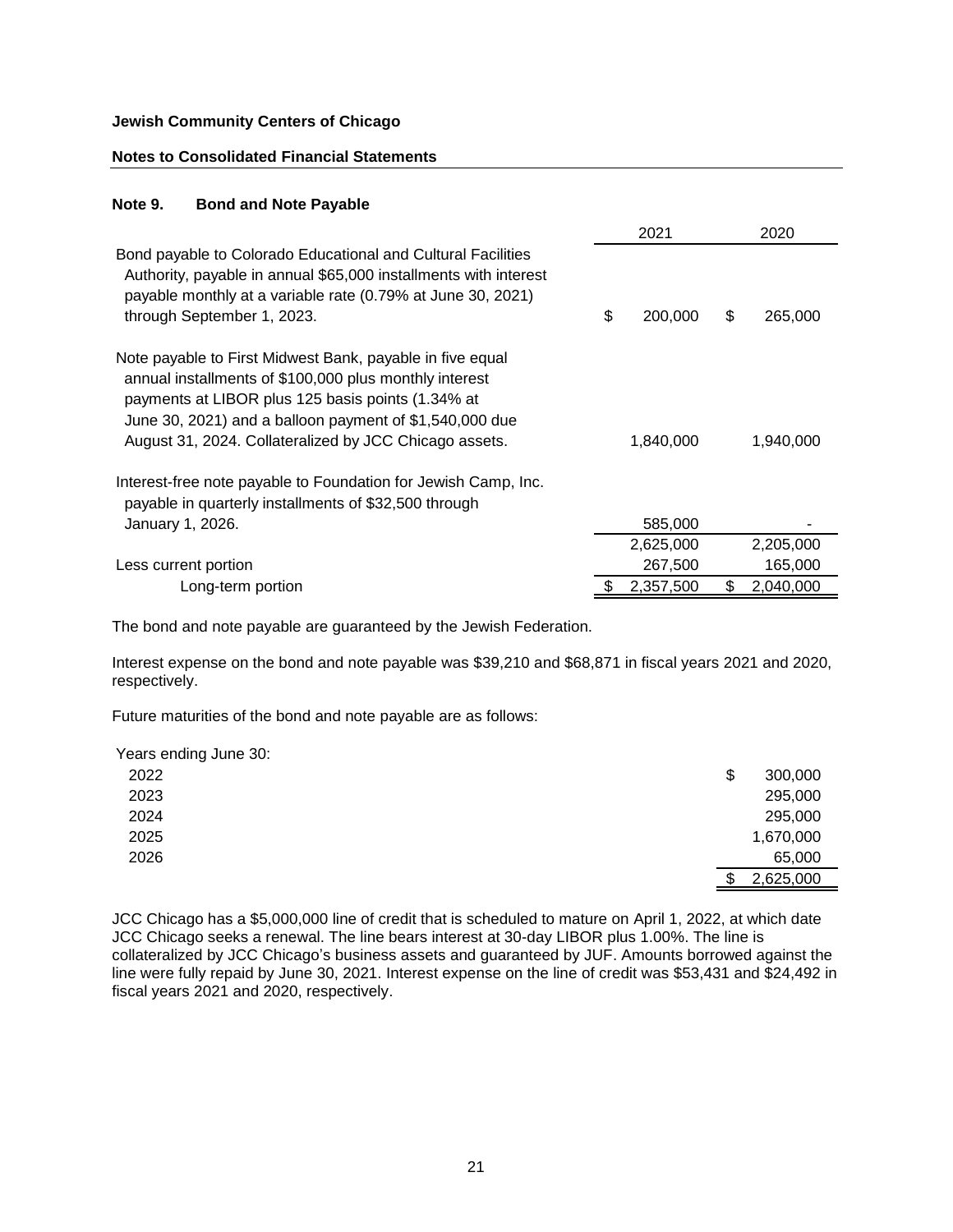# **Notes to Consolidated Financial Statements**

### **Note 10. Net Assets with Donor Restrictions**

Net assets with donor restrictions at June 30, 2021 and 2020, are restricted as follows:

|                                                           | 2021             | 2020            |
|-----------------------------------------------------------|------------------|-----------------|
| Specific purpose funds:                                   |                  |                 |
| "Z" Frank Camp Apachi Supporting Foundation               | \$<br>632,307    | \$<br>785,697   |
| Bachrach Sukkah Garden                                    | 16,161           | 13,834          |
| Capital improvements                                      |                  | 117,000         |
| <b>Children and Family Services</b>                       | 65,000           | 210,000         |
| Davis Theater                                             | 258,458          | 221,231         |
| Day Camping                                               | 166,490          | 17,600          |
| <b>Early Childhood Services</b>                           | 650,000          | 25,000          |
| Project Ezra                                              | 252,698          | 390,307         |
| Garoon Science Park at Elaine Frank Apachi Camp           | 972,812          | 936,369         |
| J at School Program                                       | 36,000           |                 |
| Jewish Film Festival                                      | 164,800          | 187,200         |
| Life insurance policies                                   | 175,381          | 140,911         |
| Mezzuzot Project                                          |                  |                 |
| <b>Resident Camping</b>                                   | 987,220          | 597,000         |
| Software systems                                          | 152,465          |                 |
| Scholarship support other                                 | 100,000          |                 |
|                                                           | 4,629,792        | 3,642,149       |
| Undistributed income of donor-restricted endowment funds: |                  |                 |
| Mayer Kaplan Library                                      | 28,872           | 14,055          |
| Scholarship support                                       | 991,091          | 574,319         |
| Senior programming                                        | 957              | 675             |
|                                                           | 1,020,920        | 589,049         |
| Donor-restricted endowment funds:                         |                  |                 |
| Bachrach Sukkah Garden                                    | 680              | 680             |
| Jewish education                                          | 2,000,000        | 2,000,000       |
| Life insurance                                            | 54,506           | 39,238          |
| Mayer Kaplan Library                                      | 74,000           | 74,000          |
| Scholarship support                                       | 2,226,763        | 2,226,763       |
| Senior programming                                        | 1,000            | 1,000           |
|                                                           | 4,356,949        | 4,341,681       |
| <b>Endowment Foundation:</b>                              |                  |                 |
| City North Kehilla                                        | 354,980          | 500,138         |
| Scholarships                                              | 140,688          | 158,338         |
| Weinger JCC                                               | 410,663          | 425,022         |
| Camp Chi                                                  | 100,000          |                 |
| Time restricted                                           | 6,000            | 5,947           |
| Joanne Pekin Fund                                         | 50,000           | 50,000          |
| Noel and Doris Kaplan Fund                                | 50,000           | 50,000          |
| Z Frank Apachi Day Camp                                   | 20,000           | 20,000          |
| Penny bank                                                | 5,000            |                 |
|                                                           | 1,137,331        | 1,209,445       |
|                                                           | \$<br>11,144,992 | \$<br>9,782,324 |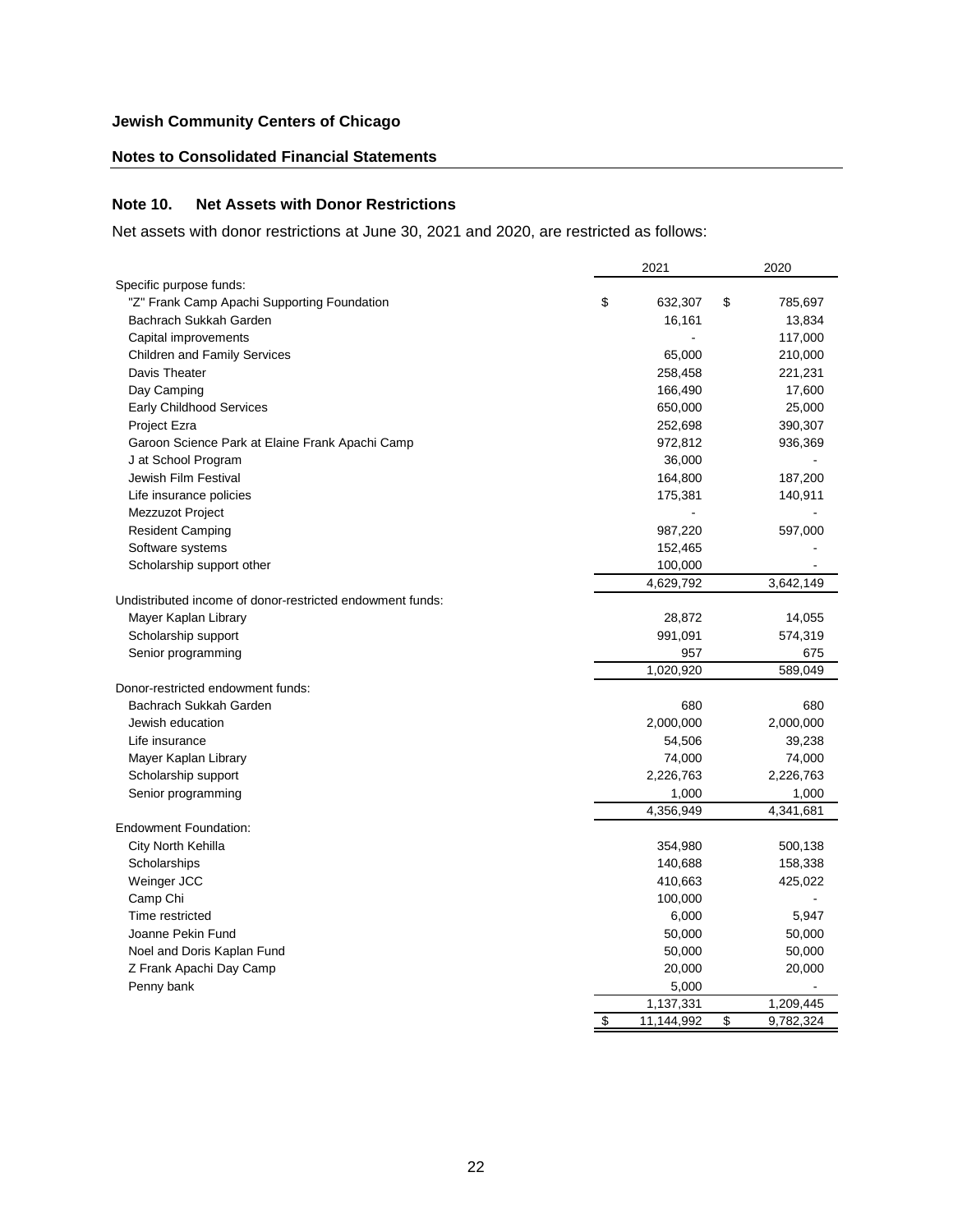#### **Notes to Consolidated Financial Statements**

#### **Note 10. Net Assets with Donor Restrictions (Continued)**

In September 2020, a donor gave permission to JCC Chicago to borrow from its \$2,000,000 donorrestricted endowment fund for Jewish Education with a requirement for JCC Chicago to repay principal over a 10-year period in \$200,000 annual installments beginning in fiscal year 2022. As of June 30, 2021, JCC Chicago's General Operating Fund owes \$2,000,000 to the Jewish Education donor-restricted endowment fund. Because the non-interest borrowing is between funds, the amount due and related activity do not appear in balances as presented in these financial statements.

#### **Note 11. Endowment Funds**

JCC Chicago's endowment consists of 20 individual funds established for a variety of purposes.

The Endowment Foundation was created pursuant to a 1999 agreement between the Jewish Federation and JCC Chicago. In accordance with the original agreements and any subsequent amendments, JCC Chicago has agreed to transfer to its respective Endowment Foundation all endowment gifts, all amounts received from each non-endowment gift, bequest and devise it receives and the Jewish Federation has agreed to transfer to the Endowment Foundation all endowment gifts and all amounts received from each non-endowment gift, bequest and devise it receives that are specified by the donor for the use of JCC Chicago.

The operating expenses of the Endowment Foundation for fiscal year 2021 and 2020 were \$44,340 and \$58,417, respectively.

JCC Chicago has the right to terminate its obligations and status as a participating agency, as defined. In addition, upon dissolution of the Endowment Foundation (which may only take place upon agreement of both parties) or termination of the respective affiliation agreements between JCC Chicago and the Jewish Federation, the Endowment Foundation's assets will be transferred to the Jewish Federation and used for the purposes for which they were intended.

The endowments of JCC Chicago and the Endowment Foundation include both donor-restricted funds and funds designated by the respective Boards of Directors of JCC Chicago and the Endowment Foundation to function as endowments. As required by U.S. GAAP, net assets associated with endowment funds, including funds designated by the Board of Directors to function as endowments, are classified and reported based on the existence or absence of donor-imposed restrictions.

**Interpretation of relevant law:** JCC Chicago follows the Uniform Prudent Management of Institutional Funds Act (UPMIFA) as adopted by the State of Illinois. The respective boards of directors for JCC Chicago and the Endowment Foundation have interpreted the Illinois UPMIFA as requiring the preservation of the fair value of the original gift as of the gift date of the donor-restricted endowment funds absent explicit donor stipulations to the contrary. As a result of this interpretation, JCC Chicago retains in perpetuity (a) the original value of the initial and subsequent gifts donated to the endowment, and (b) any accumulations to the endowment made in accordance with the direction of the applicable donor gift instrument at the time the accumulation is added to the fund.

The Endowment Foundation has no other activities beyond receiving and investing contributions on behalf of JCC Chicago and incurs no other expenditures other than those made on behalf of JCC Chicago. Therefore, all investment income is considered appropriated for expenditure and is classified as without donor restrictions—board-designated net assets available for distribution unless explicitly restricted by the donor, in which case it is classified as donor-restricted revenue until such restrictions are met.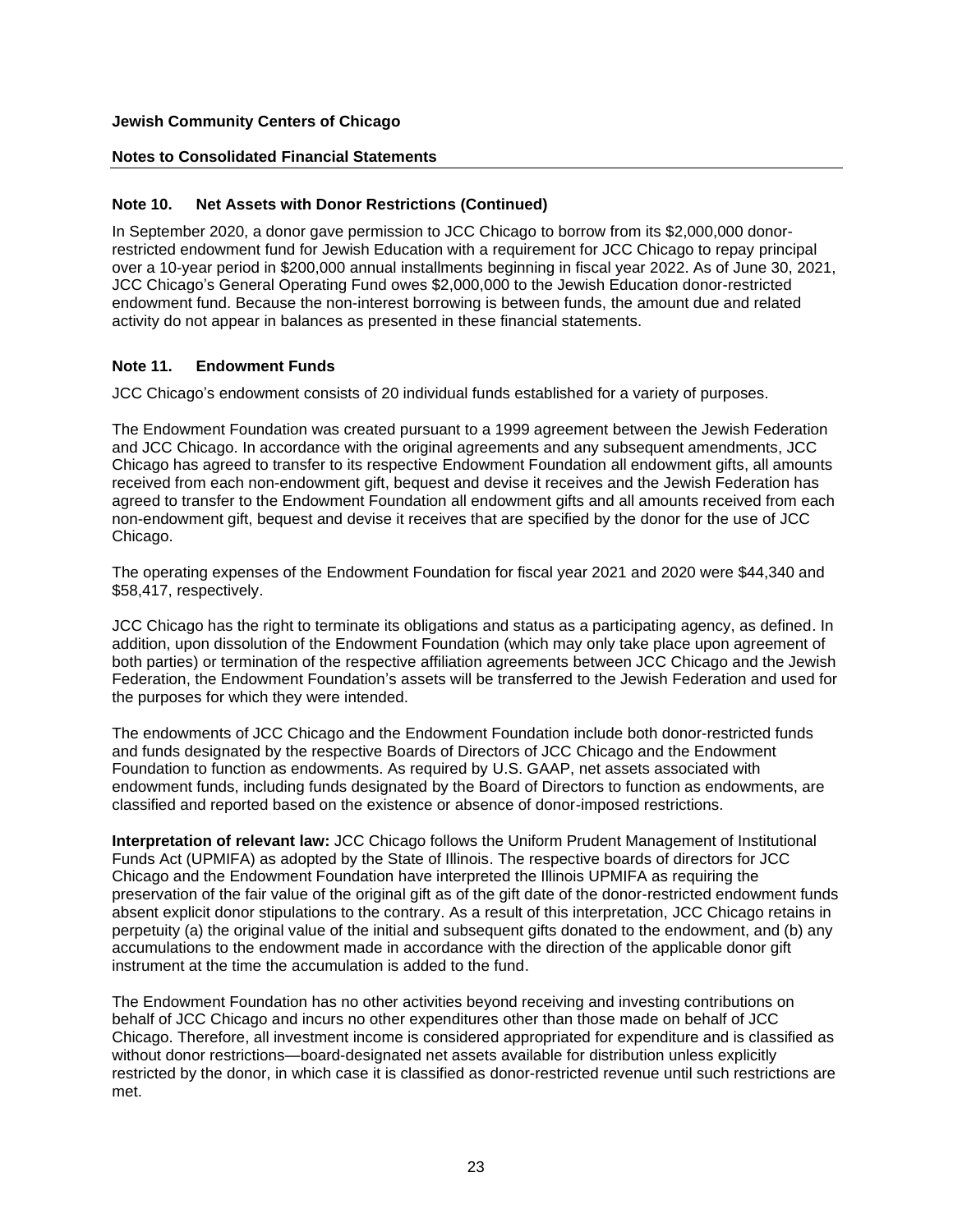#### **Notes to Consolidated Financial Statements**

#### **Note 11. Endowment Funds (Continued)**

In accordance with UPMIFA, JCC Chicago considers the following factors in making a determination to appropriate or accumulate earnings on donor-restricted endowment funds:

- 1. The duration and preservation of the various funds
- 2. The purpose of the Endowment Foundation and the donor-restricted endowment funds
- 3. General economic conditions
- 4. The possible effect of inflation and deflation
- 5. The expected total return from income and the appreciation of investments
- 6. Other resources of JCC Chicago and the Endowment Foundation
- 7. The investment policies of JCC Chicago and the Endowment Foundation

Endowment net asset composition by type of fund as of June 30, 2021 and 2020, are as follows:

|                                  | 2021            |                                       |   |           |  |            | 2020    |                                       |      |           |  |            |
|----------------------------------|-----------------|---------------------------------------|---|-----------|--|------------|---------|---------------------------------------|------|-----------|--|------------|
|                                  | Without<br>With |                                       |   |           |  |            | Without |                                       | With |           |  |            |
|                                  |                 | Donor Restrictions Donor Restrictions |   |           |  | Total      |         | Donor Restrictions Donor Restrictions |      |           |  | Total      |
|                                  |                 |                                       |   |           |  |            |         |                                       |      |           |  |            |
| Board-designated endowment funds |                 | 6.079.597                             | S |           |  | 6.079.597  |         | 4.836.002                             |      |           |  | 4,836,002  |
| Donor-restricted endowment funds |                 |                                       |   | 6.515.200 |  | 6.515.200  |         |                                       |      | 6.140.175 |  | 6,140,175  |
| Total endowment funds            |                 | 6,079,597                             |   | 6,515,200 |  | 12,594,797 |         | 4.836.002                             |      | 6,140,175 |  | 10,976,177 |

Changes in endowment net assets for the years ended June 30, 2021 and 2020, are as follows:

|                                                   |                                       | 2021            |   |            |                                       | 2020            |     |            |
|---------------------------------------------------|---------------------------------------|-----------------|---|------------|---------------------------------------|-----------------|-----|------------|
|                                                   | Without                               | With            |   |            | Without                               | With            |     |            |
|                                                   | Donor Restrictions Donor Restrictions |                 |   | Total      | Donor Restrictions Donor Restrictions |                 |     | Total      |
| Endowment net assets, beginning of year           | \$<br>4.836.002                       | \$<br>6.140.175 | S | 10.976.177 | \$<br>4.481.075                       | \$<br>6.256.797 | \$. | 10,737,872 |
| Contributions                                     | 7,561                                 | 112.753         |   | 120.314    | 280.490                               | 127.355         |     | 407,845    |
| Net appreciation (realized and unrealized) on     |                                       |                 |   |            |                                       |                 |     |            |
| investment                                        | 1.402.774                             | 650.165         |   | 2.052.939  | 255.941                               | 153.474         |     | 409.415    |
| Change in cash surrender value of life            |                                       |                 |   |            |                                       |                 |     |            |
| insurance                                         |                                       | 15.268          |   | 15.268     |                                       | (736)           |     | (736)      |
| Amounts appropriated for expenditures             | (357, 248)                            | (212, 653)      |   | (569, 901) | (393, 809)                            | (184, 410)      |     | (578, 219) |
| Transfer of net assets released from restrictions | 190,508                               | (190, 508)      |   |            | 212.305                               | (212, 305)      |     |            |
| Endowment net assets, end of year                 | 6,079,597                             | 6.515.200       |   | 12,594,797 | 4,836,002                             | 6,140,175       |     | 10.976.177 |

**Funds with deficiencies:** From time to time, the fair value of assets associated with individual donorrestricted endowment funds may fall below the level that the donor or Illinois UPMIFA requires of JCC Chicago to retain as a fund of perpetual duration. There were no deficiencies of this nature as of June 30, 2021 and 2020.

Donor-restricted endowment funds reflected above include one fund with an amount of \$2,000,000 due from JCC Chicago's General Operating Fund at June 30, 2021. This donor-approved interfund borrowing occurred in fiscal year 2021 and is required to be repaid by the General Operating Fund in 10 annual installments of \$200,000 beginning in fiscal year 2022 (Note 10).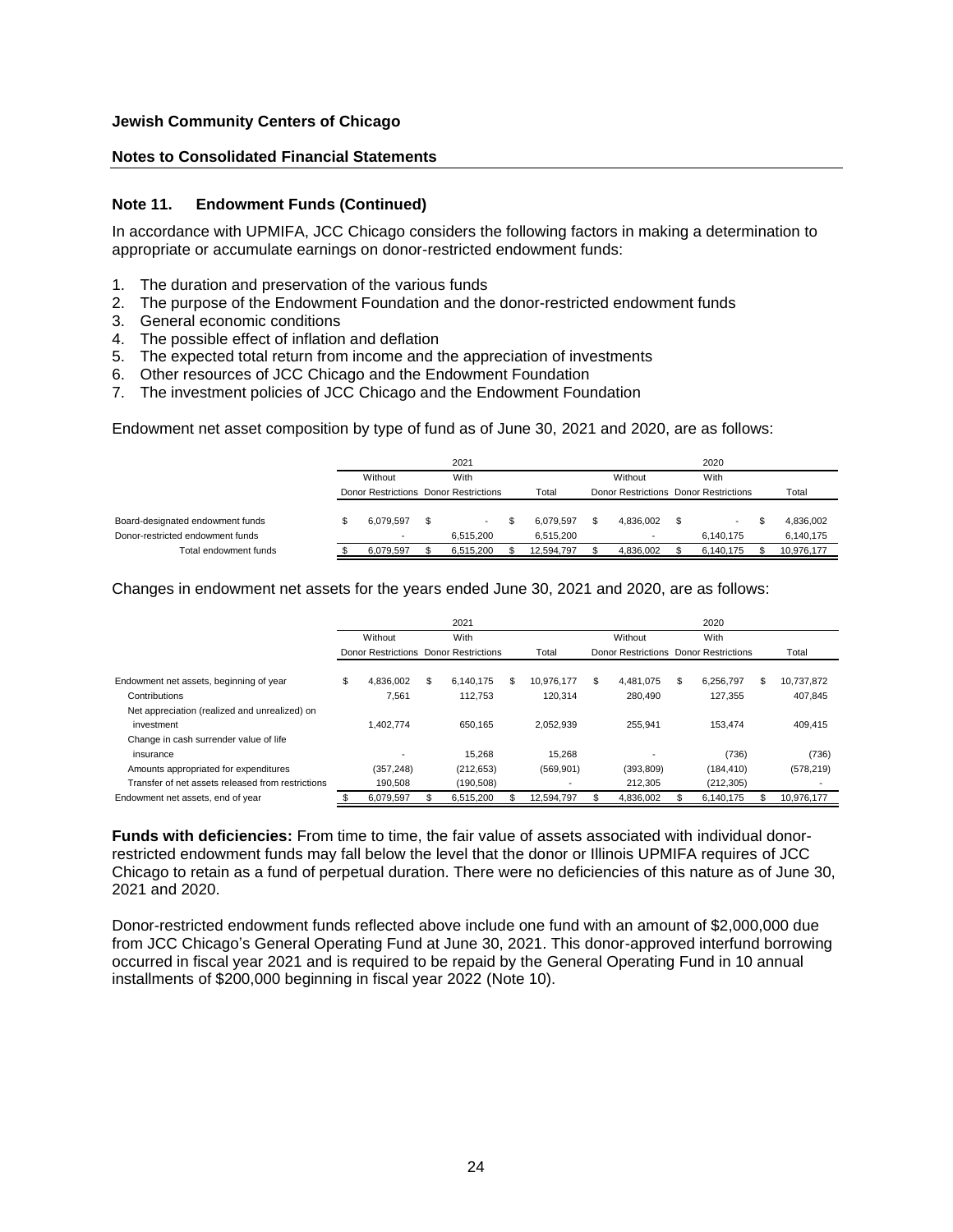#### **Notes to Consolidated Financial Statements**

#### **Note 11. Endowment Funds (Continued)**

**Return objectives and risk parameters:** JCC Chicago has adopted investment and spending policies for endowment assets that attempt to provide a stable stream of funding to programs supported by their endowments while seeking to maintain the purchasing power of the endowment assets. Endowment assets include those assets of donor-restricted funds that JCC Chicago and the Endowment Foundation must hold in perpetuity or for a donor-specified period(s), as well as board-designated funds. Under this policy, as approved by the Board, the endowment assets are invested in a manner intended to achieve an annualized long-term average nominal return, which is approximately equal to the long-term average return of the market as a whole but with less volatility than the overall market. Actual returns in any given year may vary significantly from the target amount.

**Strategies employed for achieving objectives:** To satisfy its long-term rate of return objectives, JCC Chicago relies on a total return strategy in which investment returns are achieved through both capital appreciation (realized and unrealized) and current yield (interest and dividends).

**Spending policy and how the investment objectives relate to spending policy:** JCC Chicago and the Endowment Foundation use the Controlled Growth Distribution Policy (CGDP) to calculate distributions. Under this policy, the distribution rate for annual distributions from the Endowment Foundation is based on the market performance of the PEP, with certain caps and floors to provide stability during volatile market environments. The CGDP also includes a target growth rate of 2.5% per year over prior year distribution. During fiscal year 2020, the Endowment Foundation's Board elected to adopt the 4/4 (4% of four-year average market value of fund) distribution policy which will be phased in over a five-year period, beginning in fiscal year 2021.

#### **Note 12. Retirement Plan**

JCC Chicago is an employer participant in two employee retirement plans: Federation Employees Retirement Income Plan of the Jewish Federation of Metropolitan Chicago and Participating Employers (FERIP) and Federation Employees' Retirement Savings Trust Plan of the Jewish Federation of Metropolitan Chicago and Participating Employers (FERST).

FERIP is a self-administered, noncontributory defined benefit trusteed plan, the funding of which is provided on the basis of normal cost as actuarially determined. FERST is a defined contribution trusteed plan, and employer contributions are computed on the basis of a percentage of salaries. These plans cover substantially all of JCC Chicago's full-time employees.

Annual contributions by JCC Chicago are determined as a percentage of payrolls and are made at the direction of the Jewish Federation's Board of Directors based on recommendations from its Administration Committee. JCC Chicago's contributions for FERST were \$97,745 and \$134,065 for fiscal years 2021 and 2020, respectively.

JCC Chicago also offers voluntary 403(b) defined contribution plans to all employees. The plans are comprised solely of employee contributions with no matching contributions by JCC Chicago.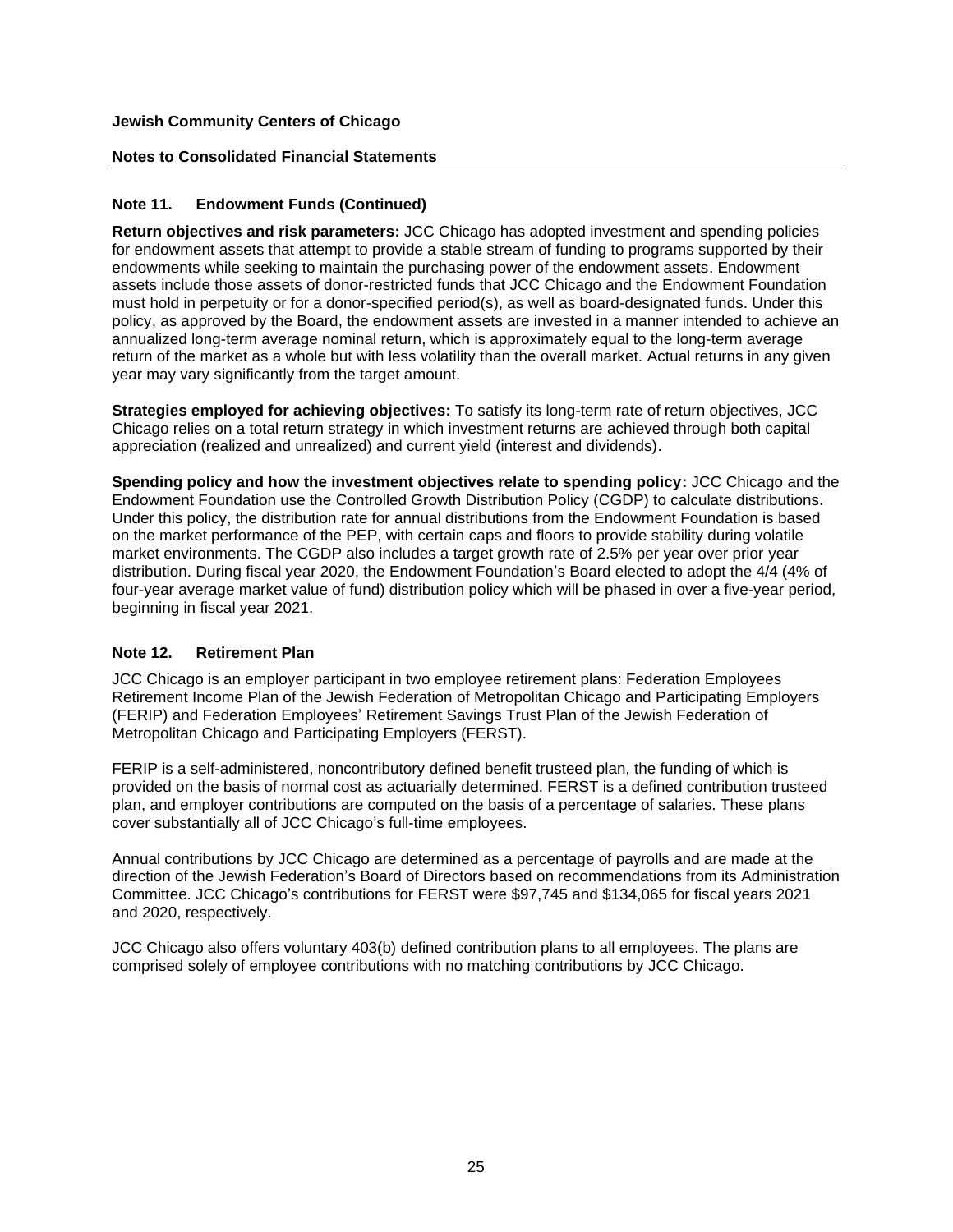#### **Notes to Consolidated Financial Statements**

#### **Note 12. Retirement Plan (Continued)**

**Multiemployer pension plans:** The risks of participating in multiemployer plans are different from singleemployer plans as assets contributed to the multiemployer plan by one employer may be used to provide benefits to employees of other participating employers and if a participating employer stops contributing to the plan, the unfunded obligations of the plan may be borne by the remaining participating employers. In addition, if JCC Chicago chooses to stop participating in some of its multiemployer plans, it may be required to pay those plans a withdrawal liability based on the underfunded status of the plan.

|              |             |         |                        |                       |                        |               |           | <b>Expiration Date</b> |
|--------------|-------------|---------|------------------------|-----------------------|------------------------|---------------|-----------|------------------------|
|              |             |         |                        | FIP/RP                |                        |               |           | of Collective-         |
| Pension      | EIN/Pension |         | Pension Protection     | <b>Status Pending</b> |                        | Contributions | Surcharge | Bargaining             |
| Fund         | Plan Number |         | <b>Act Zone Status</b> | Implemented           |                        | by the Agency | Imposed   | Agreement              |
|              |             | 2021    | 2020                   |                       | 2021                   | 2020          |           |                        |
| <b>FERIP</b> | 36-2167034  | $N/A^*$ | $N/A^*$                | N/A                   | \$601,617<br>\$595,660 |               |           | N/A                    |
|              |             |         |                        |                       |                        |               |           |                        |

\*Plan information for FERIP is not publicly available. FERIP provides fixed, monthly retirement payments on the basis of the credits earned by the participating employees. To the extent that the plan is underfunded, the future contributions to the plan may increase and may be used to fund retirement benefits for employees related to other employers who have ceased operations. JCC Chicago could be assessed a withdrawal liability in the event that it decides to cease participating in the plan. The plan's actuarial valuation indicates that the plan was 64% and 55% funded as of June 30, 2021 and 2020, respectively.

Effective July 1, 2021, the FERIP plan was closed to new participants. New employees hired on or after July 1, 2021, are no longer eligible to participate in the plan and instead qualify for a new matching 401(k) plan. Anyone hired on or before June 30, 2021, still qualifies for the plan with no changes.

#### **Note 13. Commitments and Contingencies**

**JCC Elaine Frank Apachi Day Camp:** The JCC Elaine Frank Apachi Day Camp operates as a day camp and an early childhood services facility, since 2008. The property is leased from JFMC Facilities Corporation. The base rent includes the principal, interest and expenses of the landlord related to a borrowing of \$20,970,000 for the acquisition of land and construction of facilities on this site. The lease provides for minimum annual rental payments which include the lessor's debt service and operating costs as base rent through 2038. JCC Chicago receives distributions from both a Jewish Federation project endowment fund relative to this property and the "Z"FA Foundation to offset the rent expense.

**Operating leases and related debt:** JCC Chicago leases from JFMC Facilities Corporation office space and program facilities for which it pays basic rentals plus certain other occupancy costs. The leases for the Bernard Weinger JCC and Bernard Horwich JCC provide for minimum annual rental payments, which include the lessor's debt service and operating costs as base rent through 2038. The annual rental payments for fiscal years 2021 and 2020 included \$3,298,405 and \$3,028,372 of operating costs, respectively. Rental charges based on the lessor's operating costs for the respective centers are expected to be similar for subsequent years and have been reflected in the future minimum annual rents at this estimated amount.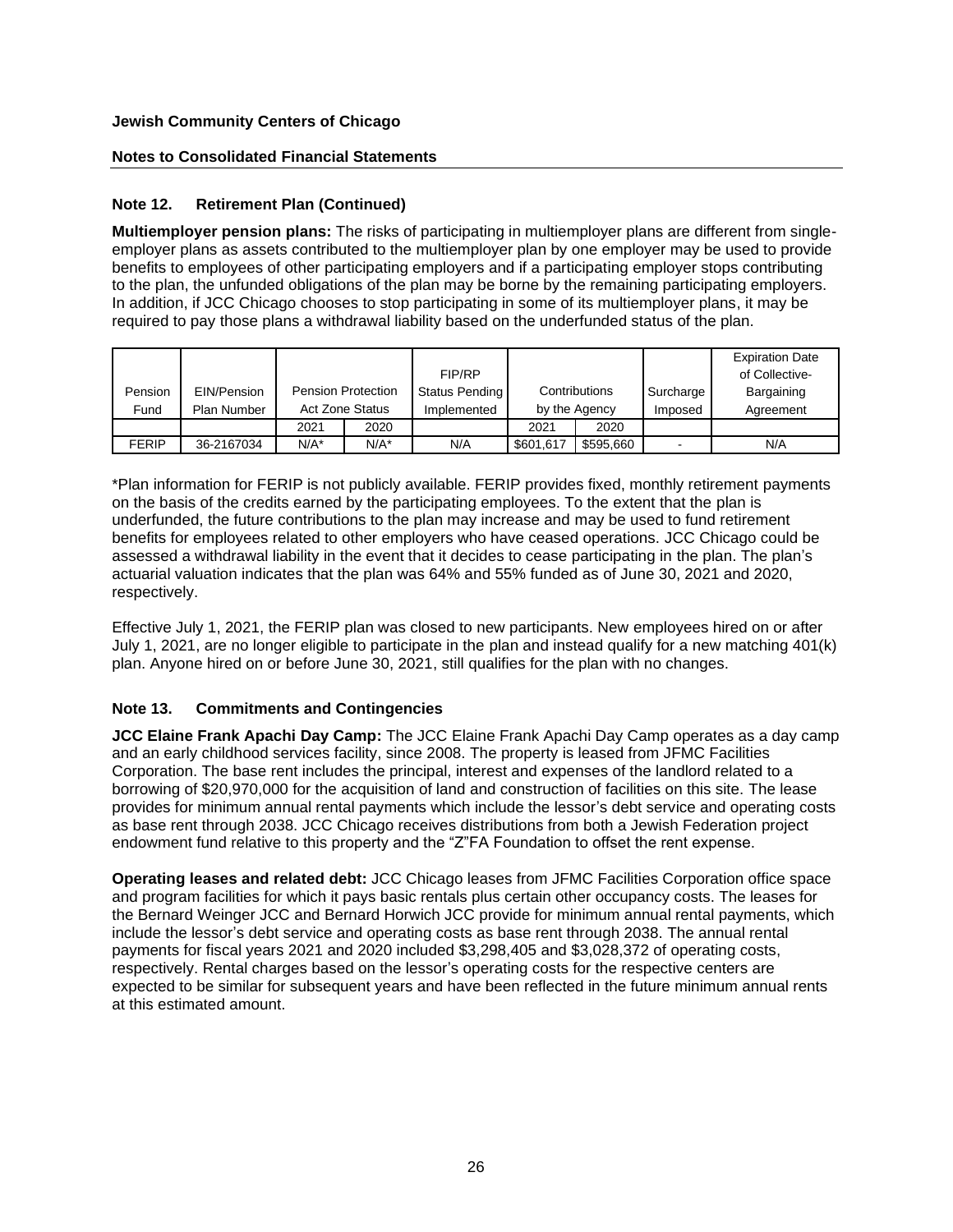#### **Notes to Consolidated Financial Statements**

#### **Note 13. Commitments and Contingencies (Continued)**

Future minimum rental payments for premises occupied under these leases are as follows:

| Years ending June 30: |                  |
|-----------------------|------------------|
| 2022                  | 5,531,814<br>\$. |
| 2023                  | 5,075,075        |
| 2024                  | 5,202,184        |
| 2025                  | 5,263,058        |
| 2026                  | 5,303,660        |
| Thereafter            | 24,421,568       |
|                       | \$50,797,359     |

Total rentals for premises amounted to \$5,415,933 and \$5,489,644 in fiscal years 2021 and 2020, respectively. Rentals related to leases with JFMC Facilities Corporation were \$5,114,877 and \$4,980,738 in fiscal years 2021 and 2020, respectively. Additionally, JCC Chicago rents vehicles for camp transportation. In fiscal years 2021 and 2020, these rentals totaled \$64,781 and \$56,446, respectively, and are included in equipment and vehicles expense on the consolidated statements of functional expenses. Rental charges based on the lessor's operating costs for the Community Centers are expected to be similar for subsequent years and have been reflected in the future minimum annual rents at this estimated amount.

During 2019, after repaying certain debt it held on the Bernard Weinger JCC property, JFMC Facilities Corporation reduced the debt service portion of the annual rent JCC Chicago pays by approximately \$315,000 but charged JCC Chicago with a \$3,411,240 debt obligation separate from the related lease arrangement. The debt is interest-free and is payable to Facilities Corporation in annual installments. JCC Chicago paid the first installment of \$214,000 in fiscal year 2019. The remaining 15 annual installments of \$213,150 are payable through fiscal year 2034.

The debt owed to Facilities Corporation is reflected as a liability on JCC Chicago's consolidated statement of financial position, discounted to present value using a 4% discount rate. Facilities Corporation deferred the annual installment originally due for the year ended June 30, 2021 until 2035.

Future minimum payments for the debt due to JFMC Facilities Corporation are as follows:

| Years ending June 30:     |                 |
|---------------------------|-----------------|
| 2022                      | \$<br>238,150   |
| 2023                      | 213,150         |
| 2024                      | 213,150         |
| 2025                      | 213,150         |
| 2026                      | 213,150         |
| Thereafter                | 1,918,340       |
|                           | 3,009,090       |
| Discount to present value | (732, 566)      |
|                           | \$<br>2,276,524 |

**Expense sharing arrangements:** JCC Chicago participates with the Jewish Federation and its affiliated agencies in various expense sharing arrangements for such items as computer services, natural gas, fringe benefits, insurance and building services.